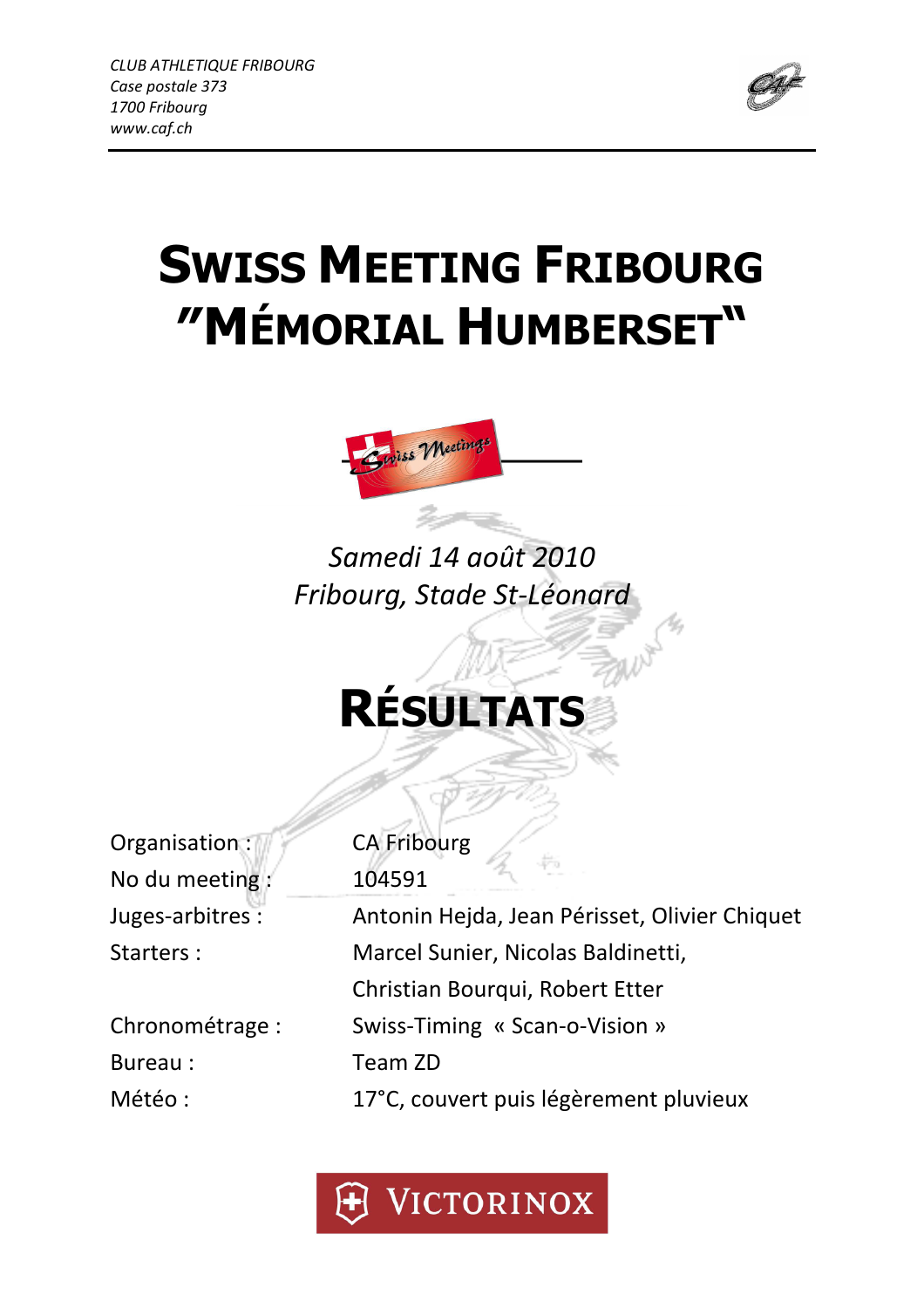



### Hommes 100 m

Q =Vainqueur de série Q\* =Vainqueur de série Tiré au sort q =Meilleure performance q\* =Meilleure performance Tiré au sort  $vQ$  =renonce

| Vorlauf 1 |                                        |     | Vent: 2.3                     |            |                         | 14.08.10 12:40 |
|-----------|----------------------------------------|-----|-------------------------------|------------|-------------------------|----------------|
| Rang Nom  |                                        |     | An Société                    |            | <b>Pays Performance</b> | Beme           |
|           | 1. Frater Michael                      |     | 82 Jamaïca                    | <b>JAM</b> | $10.24$ q               |                |
|           | 2. Fongué Rolf Malcolm                 |     | 87 LC Zürich                  | SUI        | 10.45 $q$               |                |
|           | 3. Mancini Pascal                      |     | 89 Stade Genève               | <b>SUI</b> | 10.48 $q$               |                |
|           | 4. Chimdee Suppachai                   |     | 00 Thai Team                  | THA        | 10.56 $q$               |                |
|           | 5. Sondee Wachara                      | 00  | Thai Team                     | <b>THA</b> | 10.58 $q$               |                |
|           | 6. Suwannarangsri Sompote              | 00  | Thai Team                     | THA        | $10.65$ q               |                |
|           | 7. Suwonprateep Sittichai              | 00  | Thai Team                     | <b>THA</b> | 10.72 $q$               |                |
|           | 8. Pooltong Taweesak                   | 00  | Thai Team                     | <b>THA</b> | 10.78 $q$               |                |
| Vorlauf 2 |                                        |     | Vent: 2.2                     |            |                         | 14.08.10 12:40 |
| Rang Nom  |                                        |     | An Société                    |            | <b>Pays Performance</b> | <b>Beme</b>    |
|           | 1. Beyene Aron                         |     | 85 Stade Genève               | SUI        | 10.56 $q$               |                |
|           | 2. Nabe Cédric                         |     | 83 Stade Genève               | SUI        | 10.66 $q$               |                |
|           | 3. Jankem Pommanas                     | 00  | Thai Team                     | <b>THA</b> | 10.69 $q$               |                |
|           | 4. Gugerli Steven                      |     | 85 LC Zürich                  | <b>SUI</b> | 10.90 $q$               |                |
|           | 5. Wanheab Pin                         |     | 85 BTV Aarau LA               | <b>SUI</b> | 11.06 q                 |                |
|           | 6. Vogel Fabian                        |     | 93 LC Luzern                  | <b>SUI</b> | 11.14                   |                |
|           | 7. Bellon Jérôme                       | 93  | Lausanne-Sports<br>Athlétisme | SUI        | 11.19                   |                |
|           | Chaiprasert Narakorn                   |     | 00 Thai Team                  | <b>THA</b> | p.p.                    |                |
| Vorlauf 3 |                                        |     | Vent: 1.7                     |            |                         | 14.08.10 12:40 |
| Rang Nom  |                                        |     | An Société                    |            | <b>Pays Performance</b> | Beme           |
|           | 1. Furer Tobias                        |     | 87 LK Zug                     | SUI        | 10.89 <sub>q</sub>      |                |
|           | 2. Vogel Kay                           |     | 84 LC Luzern                  | SUI        | 11.10 $q$               |                |
|           | 3. Croci Stefano                       |     | 93 Atletica Mendrisiotto      | SUI        | 11.26                   |                |
|           | 4. Hochstrasser Jan                    |     | 88 BTV Aarau LA               | SUI        | 11.29                   |                |
|           | 5. Bättig Christian                    |     | 87 LC Brühl Leichtathletik    | SUI        | 11.34                   |                |
|           | 6. Vanini Erico                        |     | 89 Atletica Mendrisiotto      | SUI        | 11.38                   |                |
|           | 7. Andrey Kevin                        |     | 93 FSG Collombey-Muraz        | SUI        | 11.68                   |                |
|           | Gabrielli Kevin                        | 89  | Lausanne-Sports<br>Athlétisme | SUI        | p.p.                    |                |
| Vorlauf 4 |                                        |     | Vent: 1.2                     |            |                         | 14.08.10 12:40 |
| Rang Nom  |                                        |     | An Société                    |            | <b>Pays Performance</b> | <b>Beme</b>    |
|           | 1. Voegeli Reto                        |     | 89 TV Sarnen LA               | SUI        | 11.47                   |                |
|           | 2. De Grace Marie Jean-Yann Jocelyn 95 |     | Stade Genève                  | <b>MRI</b> | 11.52                   |                |
|           | 3. Di Nocera Kevin                     |     | 94 FSG Collombey-Muraz        | SUI        | 11.54                   |                |
|           | 4. Notter Michael                      | 91  | TV Wohlen AG                  | SUI        | 11.70                   |                |
|           | 5. Abdulkadir Omar                     | 89  | <b>STBern Leichtathletik</b>  | SUI        | 11.81                   |                |
|           | Zollinger Marco                        | 89  | LC Brühl Leichtathletik       | SUI        | 11.81                   |                |
|           | 7. Dzinaku Aaron                       | 91  | Atletica Mendrisiotto         | SUI        | 11.82                   |                |
|           | Lichtensteiger Quentin                 |     | 94 CA Broyard                 | SUI        | 11.82                   |                |
| Vorlauf 5 |                                        |     | Vent: 1.5                     |            |                         | 14.08.10 12:40 |
| Rang Nom  |                                        |     | An Société                    |            | <b>Pays Performance</b> | Beme           |
|           | 1. Vögeli Simon                        |     | 89 GG Bern                    | SUI        | 11.50                   |                |
|           | 2. Van Helvoort Derron                 |     | 93 Versoix Athlétisme         | <b>NED</b> | 11.66                   |                |
|           | 3. Bausch Christoph                    | 84. | STV Pfäffikon-Freienbach      | SUI        | 11.76                   |                |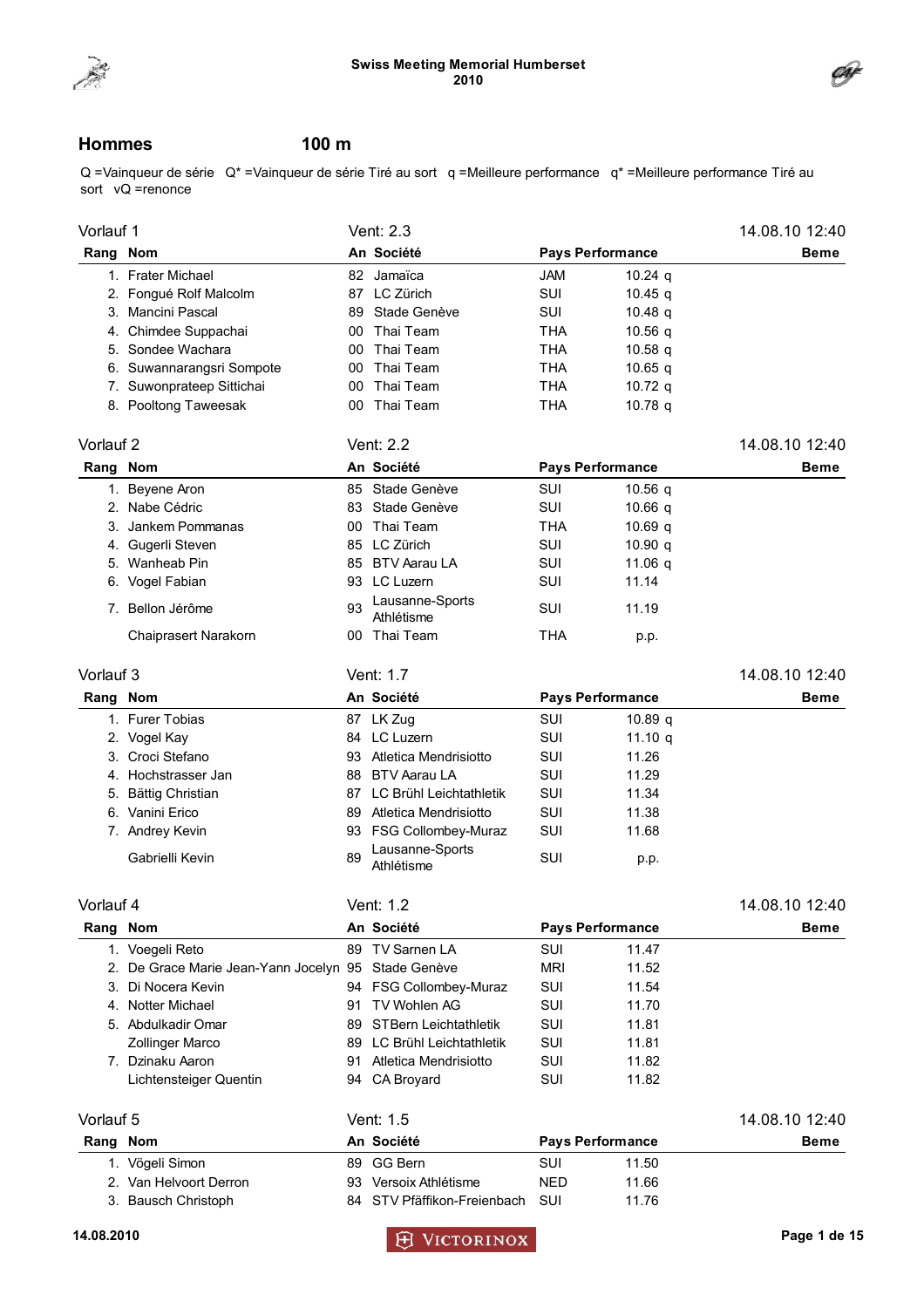



| <b>Hommes</b> |                           | 100 m |                                   | (cont.)    |                         |                |
|---------------|---------------------------|-------|-----------------------------------|------------|-------------------------|----------------|
| Rang Nom      |                           |       | An Société                        |            | <b>Pays Performance</b> | Beme           |
|               | 4. Handler Philipp        |       | 91 LV Winterthur                  | SUI        | 11.77                   |                |
|               | 5. Botteron William       | 94    | SEP Olympic La Chaux-<br>de-Fonds | SUI        | 11.81                   |                |
| 6.            | Tacchi Riccardo           |       | 88 U.S. Milanese                  | ITA        | 12.17                   |                |
|               | 7. Beffa Corentin         | 91    | Stade Genève                      | SUI        | 12.20                   |                |
|               | 8. Pfändler Patrick       |       | 91 LC Brühl Leichtathletik        | SUI        | 12.22                   |                |
| Vorlauf 6     |                           |       | Vent: 1.1                         |            |                         | 14.08.10 12:40 |
| Rang Nom      |                           |       | An Société                        |            | <b>Pays Performance</b> | <b>Beme</b>    |
|               | 1. Knaus Fabian           |       | 91 LC Zürich                      | SUI        | 11.07 q                 |                |
|               | 2. Puemi Jonathan         |       | 91 CEP Cortaillod                 | <b>SUI</b> | 11.46                   |                |
|               | 3. Schneider Gaël         |       | 88 CA Broyard                     | SUI        | 11.81                   |                |
|               | 4. Viviani Riccardo       |       | 92 U.S. Milanese                  | ITA        | 11.95                   |                |
|               | 5. Rufener Jonas          |       | 92 CA Genève                      | SUI        | 12.05                   |                |
|               | 6. Pirlet Quentin         |       | 94 CA Belfaux                     | SUI        | 12.48                   |                |
|               | 7. Niederberger Severin   |       | 93 LA Nidwalden                   | SUI        | 12.52                   |                |
|               | 8. Caillet Jérémy         |       | 94 CA Vétroz                      | SUI        | 12.79                   |                |
| Final A       |                           |       | Vent: 0.9                         |            |                         | 14.08.10 14:40 |
| Rang Nom      |                           |       | An Société                        |            | <b>Pays Performance</b> | <b>Beme</b>    |
|               | 1. Frater Michael         |       | 82 Jamaïca                        | <b>JAM</b> | 10.20                   |                |
|               | 2. Sondee Wachara         |       | 00 Thai Team                      | <b>THA</b> | 10.47                   |                |
|               | 3. Fongué Rolf Malcolm    |       | 87 LC Zürich                      | SUI        | 10.53                   |                |
|               | 4. Mancini Pascal         | 89    | Stade Genève                      | SUI        | 10.53                   |                |
|               | 5. Beyene Aron            | 85    | Stade Genève                      | SUI        | 10.58                   |                |
|               | 6. Suwannarangsri Sompote | 00    | Thai Team                         | <b>THA</b> | 10.63                   |                |
|               | 7. Nabe Cédric            | 83    | Stade Genève                      | SUI        | 10.65                   |                |
|               | 8. Chimdee Suppachai      |       | 00 Thai Team                      | <b>THA</b> | 10.67                   |                |
| Final B       |                           |       | Vent: 1.1                         |            |                         | 14.08.10 14:40 |
| Rang Nom      |                           |       | An Société                        |            | <b>Pays Performance</b> | <b>Beme</b>    |
|               | 1. Jankem Pommanas        | 00    | Thai Team                         | <b>THA</b> | 10.57                   |                |
|               | 2. Pooltong Taweesak      |       | 00 Thai Team                      | THA        | 10.66                   |                |
|               | 3. Suwonprateep Sittichai |       | 00 Thai Team                      | <b>THA</b> | 10.72                   |                |
|               | 4. Gugerli Steven         |       | 85 LC Zürich                      | SUI        | 10.92                   |                |
|               | 5. Knaus Fabian           |       | 91 LC Zürich                      | SUI        | 10.94                   |                |
|               | 6. Vogel Kay              |       | 84 LC Luzern                      | SUI        | 11.05                   |                |
|               | 7. Wanheab Pin            |       | 85 BTV Aarau LA                   | SUI        | 11.06                   |                |
|               | 8. Vogel Fabian           |       | 93 LC Luzern                      | SUI        | 11.16                   |                |
| <b>Hommes</b> |                           | 200 m |                                   |            |                         |                |

| Serie 1  |                           |    | Vent: 1.0    | 14.08.10 16:00          |       |             |
|----------|---------------------------|----|--------------|-------------------------|-------|-------------|
| Rang Nom |                           |    | An Société   | <b>Pays Performance</b> |       | <b>Beme</b> |
|          | 1. Chimdee Suppachai      |    | 00 Thai Team | THA                     | 21.11 |             |
|          | 2. Suwonprateep Sittichai |    | 00 Thai Team | THA                     | 21.58 |             |
|          | 3. Suwannarangsri Sompote |    | 00 Thai Team | THA                     | 21.69 |             |
|          | 4. Knaus Fabian           | 91 | LC Zürich    | SUI                     | 21.97 |             |
|          | 5. Vogel Fabian           |    | 93 LC Luzern | SUI                     | 22.47 |             |

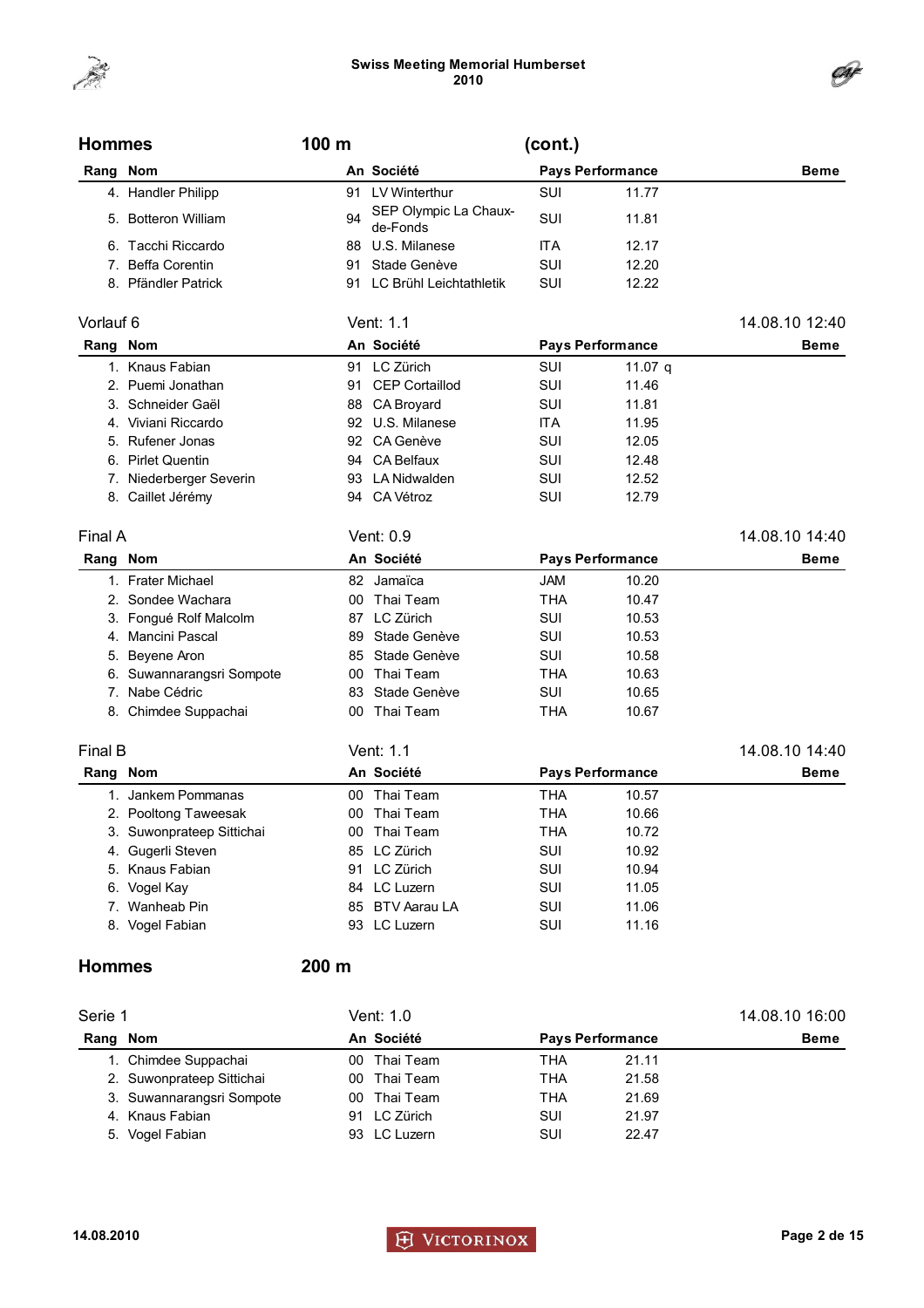

| <b>Hommes</b> | 200 m                                            |    |                                | (cont.)    |                         |                |
|---------------|--------------------------------------------------|----|--------------------------------|------------|-------------------------|----------------|
| Rang Nom      |                                                  |    | An Société                     |            | <b>Pays Performance</b> | <b>Beme</b>    |
|               | Sondee Wachara                                   |    | 00 Thai Team                   | <b>THA</b> | p.p.                    |                |
| Serie 2       |                                                  |    | Vent: $0.9$                    |            |                         | 14.08.10 16:00 |
| Rang Nom      |                                                  |    | An Société                     |            | <b>Pays Performance</b> | <b>Beme</b>    |
|               | 1. Schweizer Jona                                | 88 | <b>STBern Leichtathletik</b>   | SUI        | 22.38                   |                |
|               | 2. Vogel Kay                                     |    | 84 LC Luzern                   | SUI        | 22.55                   |                |
|               | 3. Casanova Raphaël                              | 91 | CA Fribourg                    | SUI        | 22.72                   |                |
|               | 4. Huber Ramon                                   | 88 | LC Brühl Leichtathletik        | SUI        | 22.93                   |                |
| 5.            | Bellon Jérôme                                    | 93 | Lausanne-Sports<br>Athlétisme  | SUI        | 23.13                   |                |
|               | De Grace Marie Jean-Yann Jocelyn 95 Stade Genève |    |                                | <b>MRI</b> | 23.13                   |                |
| Serie 3       |                                                  |    | Vent: 1.4                      |            |                         | 14.08.10 16:00 |
| Rang          | <b>Nom</b>                                       |    | An Société                     |            | <b>Pays Performance</b> | <b>Beme</b>    |
|               | 1. Vögeli Simon                                  | 89 | GG Bern                        | SUI        | 23.21                   |                |
|               | 2. Müller Dave                                   | 88 | <b>STBern Leichtathletik</b>   | SUI        | 23.70                   |                |
|               | 3. Abdulkadir Omar                               | 89 | <b>STBern Leichtathletik</b>   | SUI        | 23.92                   |                |
| 4.            | <b>Baumann Pascal</b>                            | 87 | LC Brühl Leichtathletik        | SUI        | 23.96                   |                |
| 5.            | <b>Bausch Christoph</b>                          |    | 84 STV Pfäffikon-Freienbach    | SUI        | 24.07                   |                |
| Serie 4       |                                                  |    | Vent: 1.1                      |            |                         | 14.08.10 16:00 |
| Rang Nom      |                                                  |    | An Société                     |            | <b>Pays Performance</b> | <b>Beme</b>    |
|               | 1. Loosli Christian                              |    | 92 TV Herzogenbuchsee          | SUI        | 23.02                   |                |
|               | 2. Beffa Corentin                                | 91 | Stade Genève                   | <b>SUI</b> | 24.49                   |                |
|               | Nicollerat Baruc                                 | 85 | <b>LC Brühl Leichtathletik</b> | SUI        | 24.65                   |                |
| 4.            | Bouele Cédric                                    | 85 | <b>CA Delémont</b>             | SUI        | 25.42                   |                |

### Hommes 400 m

| Serie 1 |                                       |                                       |                                       |            |             | 14.08.10 16:45 |
|---------|---------------------------------------|---------------------------------------|---------------------------------------|------------|-------------|----------------|
| Rang    | Nom                                   | An Société<br><b>Pays Performance</b> |                                       |            | <b>Beme</b> |                |
|         | De Grace Bryan Marie Jean<br>François | 85.                                   | Stade Genève                          | <b>MRI</b> | 47.76       |                |
|         | 2. Hochstrasser Jan                   | 88                                    | <b>BTV Aarau LA</b>                   | <b>SUI</b> | 48.77       |                |
|         | 3. Jacquet Jean-Christophe            | 83                                    | Entente Athlétique<br><b>Bressane</b> | <b>FRA</b> | 49.97       |                |
|         | 4. Huber Ramon                        | 88                                    | LC Brühl Leichtathletik               | SUI        | 50.02       |                |
|         | 5. Lutz Silvan                        | 90                                    | TV Länggasse                          | SUI        | 50.03       |                |
|         | 6. Zutter Patrick                     | 90.                                   | <b>STBern Leichtathletik</b>          | <b>SUI</b> | 52.35       |                |
| Serie 2 |                                       |                                       |                                       |            |             | 14.08.10 16:45 |

| Rang Nom |                   | An Société        | <b>Pays Performance</b> |       | <b>Beme</b> |
|----------|-------------------|-------------------|-------------------------|-------|-------------|
|          | 1. Ritz Andreas   | 89 TV Länggasse   | SUI                     | 49.67 |             |
|          | 2. Lanz Oliver    | 89 LZ Lostorf     | <b>SUI</b>              | 49.89 |             |
|          | 3. Puemi Jonathan | 91 CEP Cortaillod | <b>SUI</b>              | 50.20 |             |
|          | 4. Akakpo Wely    | 85 Stade Genève   | SUI                     | 50.22 |             |
|          | 5. Frei Raphael   | 88 LV Albis       | SUI                     | 51.55 |             |

| erie |  |
|------|--|
|      |  |

|            | Serie 3           |    |                               |     |                         |              |  |
|------------|-------------------|----|-------------------------------|-----|-------------------------|--------------|--|
| Rang Nom   |                   |    | An Société                    |     | <b>Pays Performance</b> | <b>Beme</b>  |  |
|            | ı.  Ritz Stefan I |    | 83 TV Länggasse               | SUI | 51.18                   |              |  |
|            | 2. Desgalier Davy | 90 | Lausanne-Sports<br>Athlétisme | SUI | 52.13                   |              |  |
| 14.08.2010 |                   |    | <b>H</b> VICTORINOX           |     |                         | Page 3 de 15 |  |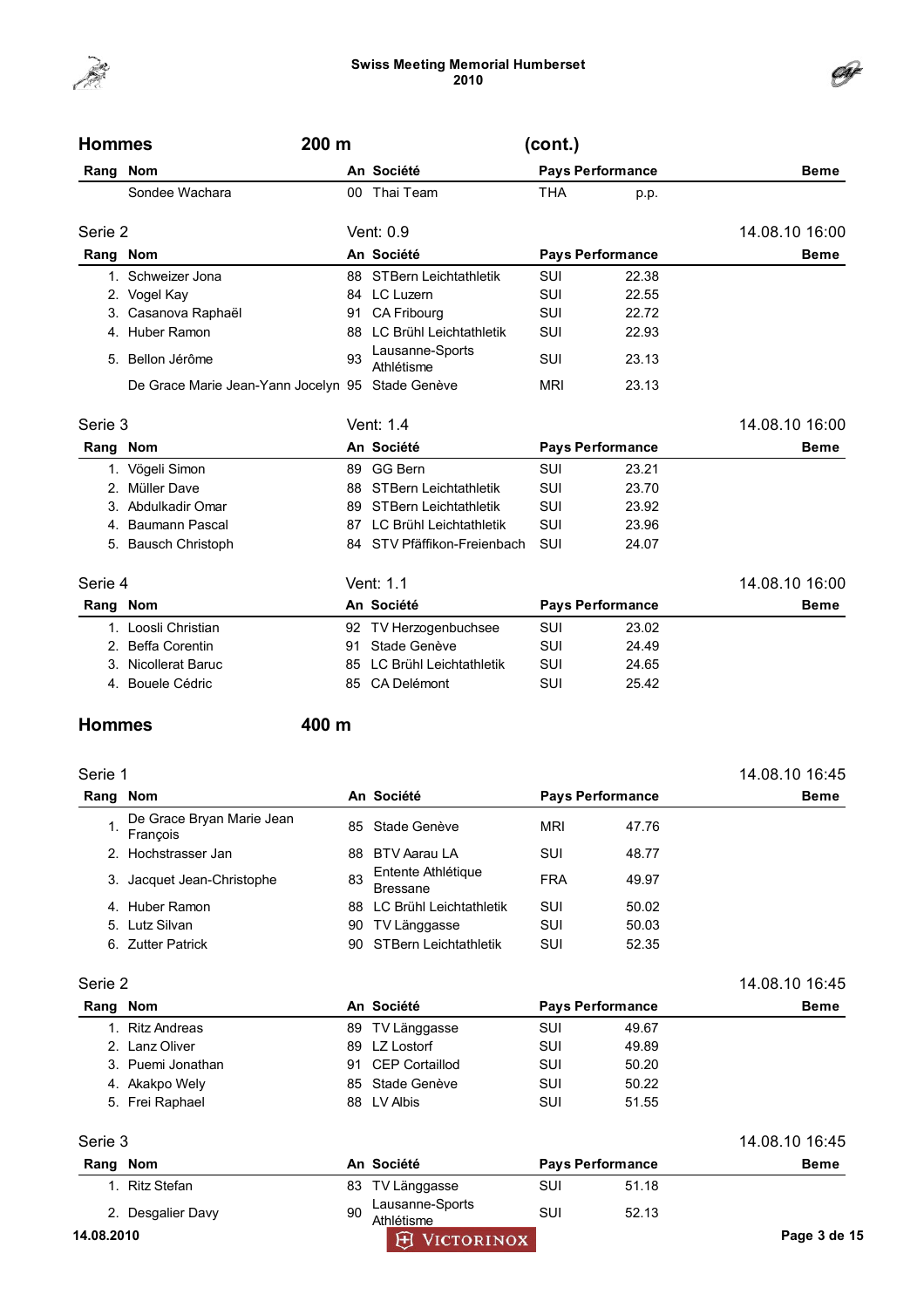



| <b>Hommes</b> |                        | 400 m |                    | (cont.)    |                         |                |
|---------------|------------------------|-------|--------------------|------------|-------------------------|----------------|
| Rang          | <b>Nom</b>             |       | An Société         |            | <b>Pays Performance</b> | <b>Beme</b>    |
|               | 3. Roggo Frédéric      |       | 91 TSV Düdingen    | SUI        | 52.64                   |                |
|               | 4. Van Helvoort Derron | 93    | Versoix Athlétisme | <b>NED</b> | 52.89                   |                |
|               | Notter Michael         | 91    | TV Wohlen AG       | <b>SUI</b> | p.p.                    |                |
| Serie 4       |                        |       |                    |            |                         | 14.08.10 16:45 |
| Rang Nom      |                        |       | An Société         |            | <b>Pays Performance</b> | <b>Beme</b>    |

| Rang Nom |                      | An Société<br><b>Pays Performance</b> |                            | <b>Beme</b> |       |  |
|----------|----------------------|---------------------------------------|----------------------------|-------------|-------|--|
|          | 1. Haldner Fabian    |                                       | 92 LC Vaduz                | SUI         | 52.52 |  |
|          | 2. Demlek Nabil      |                                       | 73 Stade Genève            | SUI         | 53.39 |  |
|          | 3. Repond Brice      |                                       | 92 SA Bulle                | SUI         | 54.56 |  |
|          | 4. Baumann Pascal    |                                       | 87 LC Brühl Leichtathletik | SUI         | 55.12 |  |
|          | 5. Schneuwly Raphael |                                       | 94 CA Marly                | SUI         | 55.90 |  |

#### Serie 5 14.08.10 16:45

| Rang Nom |                           | An Société                 | <b>Pays Performance</b> |       | <b>Beme</b> |
|----------|---------------------------|----------------------------|-------------------------|-------|-------------|
|          | 1. Kopalapillai Sutharsan | 89 LK Zug                  | SRI                     | 52.52 |             |
|          | 2. Nicollerat Baruc       | 85 LC Brühl Leichtathletik | SUI                     | 54.94 |             |
|          | 3. Schenker Frédéric      | 94 CA Marly                | SUI                     | 58.43 |             |
|          | 4. Rocha Tavares Lionel   | 92 SATUS Athl. Genève      | CPV                     | 58.74 |             |

### Hommes 800 m

#### Serie 1 14.08.10 13:40 Rang Nom **An Société** Pays Performance Beme 1. Visinand Fabien 85 Lausanne-Sports Lausanne-Sports<br>Athlétisme SUI 1:53.52 2. Itim Simon 91 US Yverdon SUI 1:55.04 3. Briggen Marcel **84 All Blacks Thun** SUI 1:55.73 4. Frei Raphael 91 GG Bern SUI 1:56.14 5. Keller Matthias **6. Matthias** 93 LAR TV Rüti **SUI** 1:56.81 6. Heyer Michael 89 LAS Old Boys Basel SUI 1:56.94 7. Fahrni Jonas 91 All Blacks Thun SUI 1:57.65 8. Fardel Romain 93 Lausanne-Sports Lausanne-Sports<br>Athlétisme SUI 1:59.88 9. Gammenthaler Samuel 92 SK Langnau SUI 2:00.74 10. Gavillet Jonas 92 US Yverdon SUI 2:06.84 Spadin Daniel **86 LC Basel** SUI aband.

#### Serie 2 14.08.10 13:40

j.

| Rang Nom |                       |    | An Société                    | <b>Pays Performance</b> |         | <b>Beme</b> |
|----------|-----------------------|----|-------------------------------|-------------------------|---------|-------------|
|          | 1. Curti Michael      |    | 94 LC Therwil                 | <b>SUI</b>              | 1:59.68 |             |
|          | 2. Brunet Sullivan    | 88 | US Yverdon                    | SUI                     | 2:00.01 |             |
|          | 3. Bührer Jonas       | 89 | GG Bern                       | SUI                     | 2:01.86 |             |
|          | 4. Lussy Florian      | 94 | LA Nidwalden                  | SUI                     | 2:01.98 |             |
|          | 5. Schmocker Martin   |    | 90 RTZ Berner Oberland        | SUI                     | 2:03.07 |             |
|          | 6. Graf Sebastian     | 94 | All Blacks Thun               | SUI                     | 2:04.00 |             |
|          | 7. Michellod Francois |    | 79 CABV Martigny              | SUI                     | 2:05.11 |             |
|          | 8. Nicollier Philippe | 94 | CA Sion                       | SUI                     | 2:06.58 |             |
| 9.       | Thomas Kévin          | 93 | Mulhouse                      | <b>FRA</b>              | 2:06.77 |             |
| 10.      | Desgalier Luca        | 93 | Lausanne-Sports<br>Athlétisme | SUI                     | 2:07.50 |             |
|          | 11. Pasche Jérémie    | 90 | SATUS Athl. Genève            | SUI                     | 2:09.77 |             |
|          | 12. Bouele Cédric     | 85 | CA Delémont                   | SUI                     | 2:11.71 |             |

14.08.2010 Page 4 de 15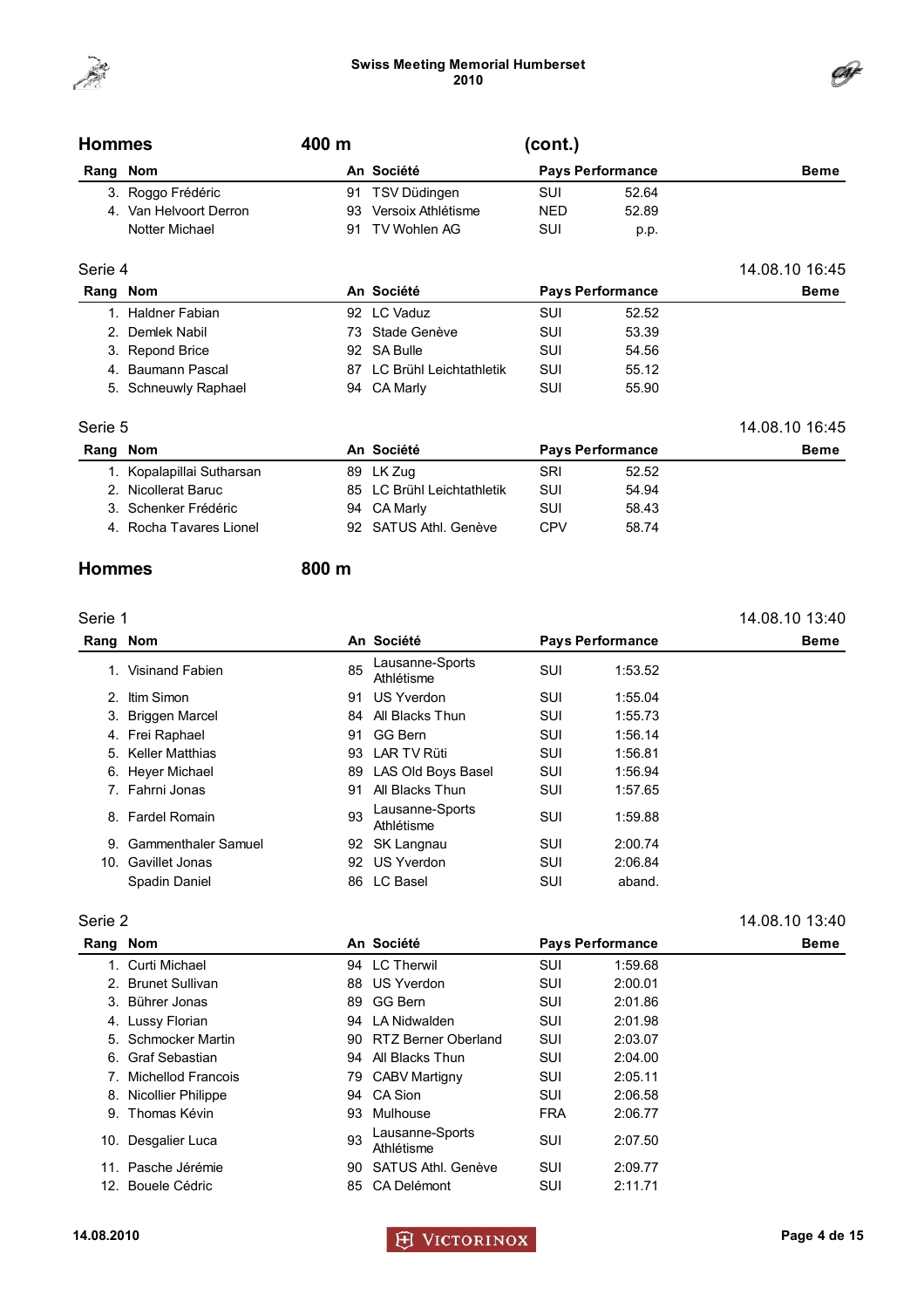



#### Hommes 1500 m

| Serie 1 |                        |     |                                       |                         |         | 14.08.10 15:30 |
|---------|------------------------|-----|---------------------------------------|-------------------------|---------|----------------|
| Rang    | Nom                    |     | An Société                            | <b>Pays Performance</b> |         | <b>Beme</b>    |
|         | 1. Cantero Bryan       |     | 80 AS Aix les Bains                   | <b>FRA</b>              | 3:42.45 |                |
|         | 2. Carvalho Florian    |     | 80 AS Aix les Bains                   | <b>FRA</b>              | 3:43.41 |                |
|         | 3. Jodidio Alexandre   | 90  | <b>CA Sierre DSG</b>                  | <b>NED</b>              | 4:12.20 |                |
|         | 4. Berthoud Yannick    | 92  | <b>TV Unterseen</b>                   | SUI                     | 4:15.49 |                |
|         | 5. Epiney Jérôme       | 93  | <b>CA Marly</b>                       | SUI                     | 4:23.97 |                |
|         | 6. Diener Lukas        | 92  | GG Bern                               | SUI                     | 4:24.92 |                |
|         | 7. Trabelsi Thomas     | 92  | SATUS Athl. Genève                    | SUI                     | 4:26.04 |                |
|         | 8. Vouillamoz Valentin |     | 93 CA Vétroz                          | SUI                     | 4:26.37 |                |
|         | 9. Küttel Ueli         | 86  | LC Luzern                             | SUI                     | 4:28.95 |                |
|         | 10. Gruber Thomas      | 93. | <b>LFT Oberwallis</b>                 | SUI                     | 4:29.37 |                |
|         | 11. Vouilloz Alexandre | 93  | <b>CABV Martigny</b>                  | SUI                     | 4:35.29 |                |
|         | 12. Renevey Florian    | 93. | CA Broyard                            | SUI                     | 4:40.46 |                |
|         | 13. Notari Toto        | 81  | <b>SFG Airolo Sezione</b><br>Atletica | SUI                     | 4:47.27 |                |
|         | Cattin-Masson Thomas   | 80  | AS Aix les Bains                      | <b>FRA</b>              | aband.  |                |
|         | <b>Huwiler Thomas</b>  | 89  | SATUS Athl. Genève                    | SUI                     | aband.  |                |
|         |                        |     |                                       |                         |         |                |

### Hommes 110 m Haies 106.7

Q =Vainqueur de série Q\* =Vainqueur de série Tiré au sort q =Meilleure performance q\* =Meilleure performance Tiré au sort vQ =renonce

| Vorlauf 1   |                         |     | Vent: 0.4                  |            |                         | 14.08.10 12:00 |
|-------------|-------------------------|-----|----------------------------|------------|-------------------------|----------------|
| Rang Nom    |                         |     | An Société                 |            | <b>Pays Performance</b> | <b>Beme</b>    |
| $1_{-}$     | <b>Kundert Andreas</b>  |     | 84 LC Brühl Leichtathletik | SUI        | 13.98 <sub>q</sub>      |                |
| $2^{\circ}$ | <b>Furer Tobias</b>     |     | 87 LK Zug                  | SUI        | 13.99 a                 |                |
| 3.          | Mainini Carloalberto    | 82  | G.S. Carabinieri           | <b>ITA</b> | 14.24 $q$               |                |
| 4.          | <b>Bättig Christian</b> | 87  | LC Brühl Leichtathletik    | SUI        | 14.77 q                 |                |
| 5.          | Liechti Manuel          | 82  | TV Herzogenbuchsee         | SUI        | 14.99 a                 |                |
|             | Voegeli Reto            | 89  | <b>TV Sarnen LA</b>        | SUI        | aband.                  |                |
| Vorlauf 2   |                         |     | Vent: 0.3                  |            |                         | 14.08.10 12:00 |
| Rang Nom    |                         |     | An Société                 |            | <b>Pays Performance</b> | <b>Beme</b>    |
| 1.          | <b>Zollinger Marco</b>  |     | 89 LC Brühl Leichtathletik | SUI        | 16.78 q                 |                |
| $2^{\circ}$ | <b>Kraft Michael</b>    |     | 90 LV Langenthal           | SUI        | 17.17 <sub>a</sub>      |                |
|             | 3. Steinhauer Simeon    | 89  | LC Brühl Leichtathletik    | SUI        | 17.35 a                 |                |
| Final A     |                         |     | Vent: 1.0                  |            |                         | 14.08.10 14:30 |
| Rang Nom    |                         |     | An Société                 |            | <b>Pays Performance</b> | <b>Beme</b>    |
| $1_{-}$     | <b>Kundert Andreas</b>  |     | 84 LC Brühl Leichtathletik | SUI        | 13.89                   |                |
| 2.          | <b>Furer Tobias</b>     | 87  | LK Zug                     | SUI        | 14.01                   |                |
| 3.          | Mainini Carloalberto    | 82. | G.S. Carabinieri           | <b>ITA</b> | 14.26                   |                |
| 4.          | <b>Bättig Christian</b> | 87  | LC Brühl Leichtathletik    | SUI        | 14.89                   |                |
| 5.          | <b>Zollinger Marco</b>  | 89  | LC Brühl Leichtathletik    | SUI        | 16.33                   |                |
| 6.          | Steinhauer Simeon       | 89  | LC Brühl Leichtathletik    | SUI        | 17.69                   |                |
|             | Kraft Michael           | 90  | LV Langenthal              | SUI        | p.p.                    |                |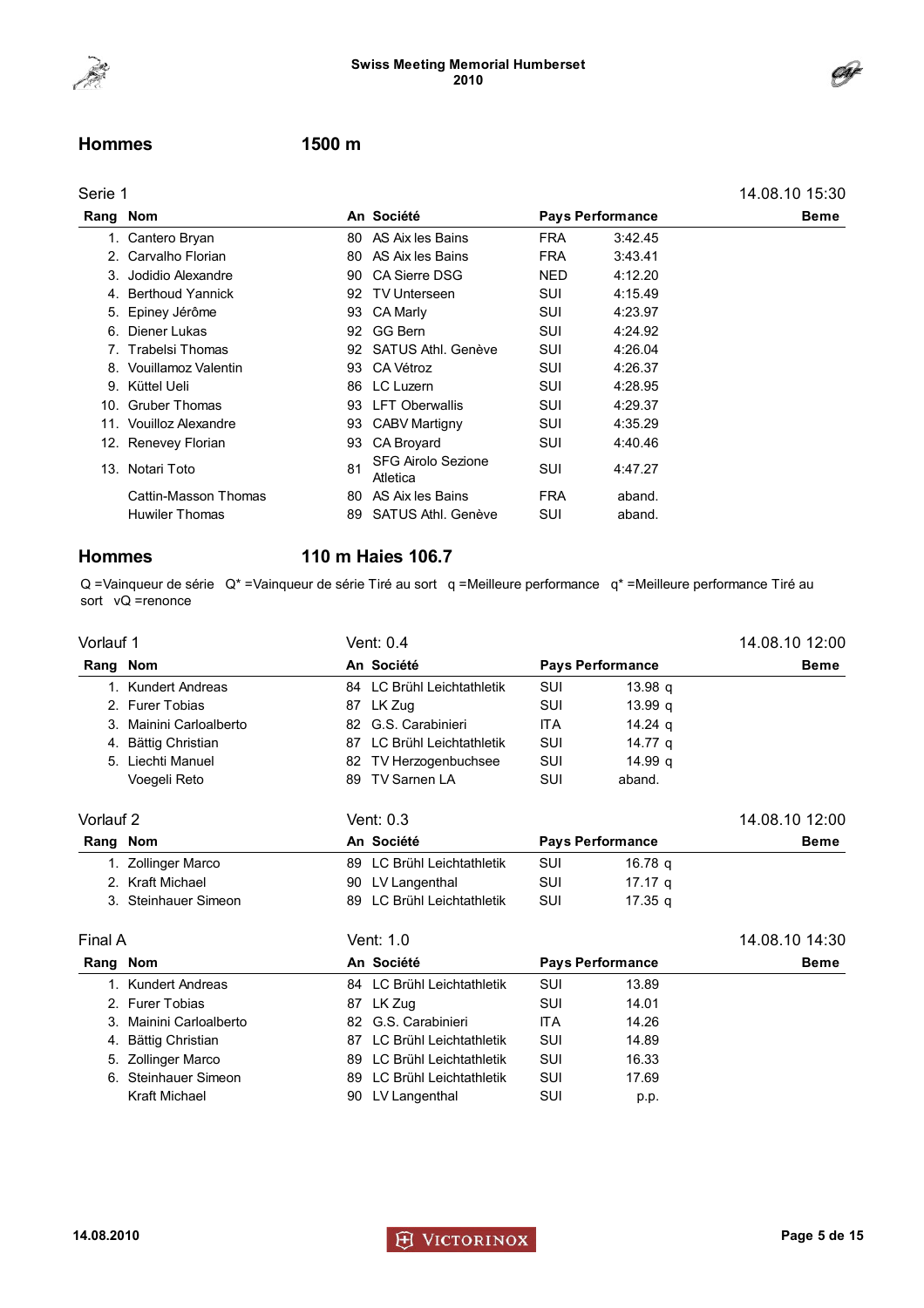

### Hommes 400 m Hürden 91.4

| erie |  |
|------|--|
|------|--|

| Serie 1  |                      |            |                               |            |                         |             |  |
|----------|----------------------|------------|-------------------------------|------------|-------------------------|-------------|--|
| Rang Nom |                      | An Société |                               |            | <b>Pays Performance</b> | <b>Beme</b> |  |
|          | 1. Dubois Ludovic    |            | 86 AC Paris-Joinville         | <b>FRA</b> | 50.87                   |             |  |
|          | 2. Asayi Samuel      |            | 86 ÖTB OÖ LA                  | <b>AUT</b> | 55.86                   |             |  |
|          | 3. Schweiger Matthew | 87.        | TV Wohlen AG                  | <b>GBR</b> | 57.13                   |             |  |
|          | 4. Buri Pascal       |            | 88 LV Winterthur              | <b>SUI</b> | 59.02                   |             |  |
|          | 5. Zettel Brice      |            | 92 CA Vouvry                  | <b>SUI</b> | 61.36                   |             |  |
|          | 6. Python Antonin    | 92         | Lausanne-Sports<br>Athlétisme | SUI        | 61.39                   |             |  |

### Hommes Hauteur

| . .<br>M. |  |
|-----------|--|
|           |  |

| inal 1 <sup>-</sup> |                                                                           |  |              |                         |        | 14.08.10 15:00 |
|---------------------|---------------------------------------------------------------------------|--|--------------|-------------------------|--------|----------------|
|                     | Rang Nom                                                                  |  | An Société   | <b>Pays Performance</b> |        | Beme           |
|                     | 1. Stucheli Thomas                                                        |  | 92 Thonon AC |                         | 1.90   |                |
|                     | Essais: (1.70, XO / 1.75, O / 1.80, O / 1.85, XO / 1.90, XXO / 1.95, XXX) |  |              |                         |        |                |
|                     | 2. Rufener Jonas                                                          |  | 92 CA Genève | SUI                     | 1.75   |                |
|                     | Essais: (1.65, O / 1.70, XO / 1.75, O / 1.80, XXX)                        |  |              |                         |        |                |
|                     | 3. de Voogd Pierre                                                        |  | 89 CA Sion   | SUI                     | 1.75   |                |
|                     | Essais: (1.75, XO / 1.80, XXX)                                            |  |              |                         |        |                |
|                     | Ravedoni Michael                                                          |  | 94 CA Sion   | SUI                     | 1.75   |                |
|                     | Essais: (1.65, O / 1.70, O / 1.75, XO / 1.80, XXX)                        |  |              |                         |        |                |
|                     | Carron Laurent                                                            |  | 94 CA Vétroz | SUI                     | aband. |                |
|                     | Essais: (aband.)                                                          |  |              |                         |        |                |
|                     |                                                                           |  |              |                         |        |                |

### Hommes Perche

| a sa<br>٠ |  |
|-----------|--|
|-----------|--|

| inal 1 <sup>-</sup> |                                                    |    |                               |            |                         | 14.08.10 12:00 |
|---------------------|----------------------------------------------------|----|-------------------------------|------------|-------------------------|----------------|
|                     | Rang Nom                                           |    | An Société                    |            | <b>Pays Performance</b> | <b>Beme</b>    |
|                     | 1. Ferber Vladimir                                 | 83 | Lausanne-Sports<br>Athlétisme | <b>FRA</b> | 4.40                    |                |
|                     | Essais: (4.20, O / 4.40, O / 4.50, XXX)            |    |                               |            |                         |                |
|                     | 2. Känzig David                                    |    | 82 STBern Leichtathletik      | SUI        | 3.80                    |                |
|                     | Essais: (3.60, O / 3.70, - / 3.80, XO / 4.00, XXX) |    |                               |            |                         |                |
|                     | 3. Bigler Claudius                                 |    | 92 STBern Leichtathletik      | SUI        | 3.60                    |                |
|                     | Essais: (3.60, O / 3.70, - / 3.80, XXX)            |    |                               |            |                         |                |
|                     | Nydegger Jonathan                                  | 88 | Lausanne-Sports<br>Athlétisme | SUI        | 3.60                    |                |
|                     | Essais: (3.40, O / 3.60, O / 3.70, XXX)            |    |                               |            |                         |                |

### Hommes Longueur

| . .<br>œ<br>٠ |
|---------------|
|---------------|

| Final 1  |                                                               |                             |                         |      |      | 14.08.10 13:15 |
|----------|---------------------------------------------------------------|-----------------------------|-------------------------|------|------|----------------|
| Rang Nom |                                                               | An Société                  | <b>Pays Performance</b> |      | Vent | <b>Beme</b>    |
|          | <b>Balestra Simone</b>                                        | 87 Atletica Mendrisiotto    | SUI                     | 7.05 | 0.9  |                |
|          | Essais: (6.26, 3.0/6.53, 1.1/6.85, 1.7/7.05, 0.9/X/6.74, 1.2) |                             |                         |      |      |                |
|          | 2. Loosli Christian                                           | 92 TV Herzogenbuchsee       | SUI                     | 6.53 | 0.4  |                |
|          | Essais: (6.52, 0.4 / X / 6.53, 0.4 / 6.52, 2.6 / ren. / ren.) |                             |                         |      |      |                |
| 3.       | Balestra Siro                                                 | Atletica Mendrisiotto<br>91 | SUI                     | 6.41 | 2.0  |                |
|          | Essais: (6.16, 1.4/6.19, 0.6/6.03, 1.7/6.41, 2.0/X/6.17, 1.1) |                             |                         |      |      |                |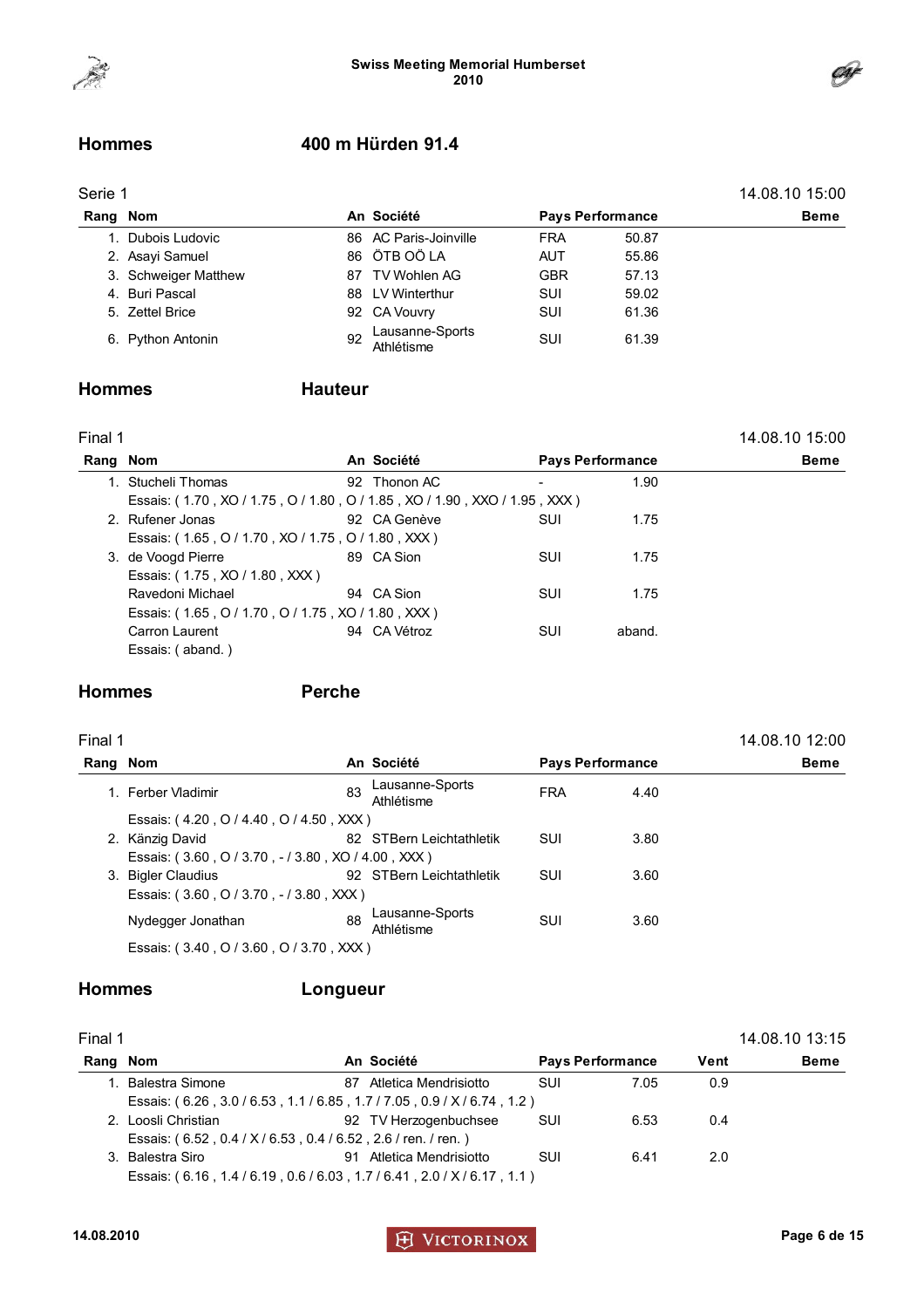



| <b>Hommes</b> |                                               | Longueur                                                                |            |                         |       |      |
|---------------|-----------------------------------------------|-------------------------------------------------------------------------|------------|-------------------------|-------|------|
| Rang Nom      |                                               | An Société                                                              |            | <b>Pays Performance</b> |       | Beme |
|               | 4. Andrey Kevin                               | 93 FSG Collombey-Muraz                                                  | SUI        | 6.39                    | 2.0   |      |
|               |                                               | Essais: (6.03, 1.5/6.05, 2.0/6.21, 1.5/6.39, 2.0/X/5.44, 0.9)           |            |                         |       |      |
|               | 5. Kraft Michael                              | 90 LV Langenthal                                                        | <b>SUI</b> | 6.31                    | 2.5   |      |
|               |                                               |                                                                         |            | (6.16)                  | (0.6) |      |
|               |                                               | Essais: (5.91, 1.5/5.84, 2.1/6.06, 1.5/5.95, 2.3/6.16, 0.6/6.31, 2.5)   |            |                         |       |      |
|               | 6. Bloch Cédric                               | 94 LC Therwil                                                           | SUI        | 6.05                    | 1.5   |      |
|               |                                               | Essais: (5.63, 1.4 / 5.92, 1.3 / 5.88, 0.9 / 6.02, 0.6 / 6.05, 1.5 / X) |            |                         |       |      |
|               | 7. Steinhauer Simeon                          | 89 LC Brühl Leichtathletik                                              | SUI        | 5.86                    | 2.0   |      |
|               |                                               | Essais: (5.61, 1.0 / X / 5.83, 1.4 / 5.86, 2.0 / 5.84, 1.9 / 5.46, 2.0) |            |                         |       |      |
|               | 8. Waltisberg Stephan                         | 91 TV Wohlen AG                                                         | SUI        | 5.56                    | 0.9   |      |
|               | Essais: (X/5.43, 1.6/X/5.55, 2.3/5.56, 0.9/X) |                                                                         |            |                         |       |      |

### Hommes Drei

| Final 1  |                                                                                       |                          |                         |       |        | 14.08.10 15:20 |
|----------|---------------------------------------------------------------------------------------|--------------------------|-------------------------|-------|--------|----------------|
| Rang Nom |                                                                                       | An Société               | <b>Pays Performance</b> |       | Vent   | <b>Beme</b>    |
|          | 1. Hochuli Alexander                                                                  | 84 LC Zürich             | <b>SUI</b>              | 15.84 | 0.4    |                |
|          | Essais: (15.02, 0.1 / X / 15.51, 1.8 / 15.57, 0.6 / 15.81, 0.2 / 15.84, 0.4)          |                          |                         |       |        |                |
|          | 2. Burkhard Marco                                                                     | 91 STBern Leichtathletik | <b>SUI</b>              | 13.64 | 0.2    |                |
|          | Essais: (13.38, 0.5 / X / 13.04, 0.3 / 13.64, 0.2 / X / ren.)                         |                          |                         |       |        |                |
|          | 3. Vanini Erico                                                                       | 89 Atletica Mendrisiotto | SUI                     | 12.80 | 1.2    |                |
|          | Essais: (X/12.80, 1.2/12.68, 0.1/11.53, 0.4/12.40, 0.4/X)                             |                          |                         |       |        |                |
|          | 4. Balestra Siro                                                                      | 91 Atletica Mendrisiotto | SUI                     | 12.42 | $-0.1$ |                |
|          | Essais: (12.18, 1.3 / 12.42, -0.1 / 12.08, 0.6 / 12.21, 0.2 / ren. / ren.)            |                          |                         |       |        |                |
|          | 5. Waltisberg Stephan                                                                 | 91 TV Wohlen AG          | SUI                     | 12.13 | 1.1    |                |
|          | Essais: (X/11.94, 0.9/11.86, 1.2/12.13, 1.1/11.41, 0.5/12.08, 0.7)                    |                          |                         |       |        |                |
|          | 6. Lichtensteiger Quentin                                                             | 94 CA Broyard            | <b>SUI</b>              | 11.53 | 0.8    |                |
|          | Essais: (11.40, 0.5 / 11.53, 0.8 / 11.15, 0.7 / 11.02, 0.5 / 11.12, 0.7 / 11.34, 1.1) |                          |                         |       |        |                |
|          |                                                                                       |                          |                         |       |        |                |

### Hommes Poids 7.26 kg

| Final 1  |                                       |                 |                         | 14.08.10 13:40 |
|----------|---------------------------------------|-----------------|-------------------------|----------------|
| Rang Nom |                                       | An Société      | <b>Pays Performance</b> | <b>Beme</b>    |
|          | . Oettli Marcel                       | 62 TV Wohlen AG | SUI<br>10.75            |                |
|          | Essais: (9.91/9.86/9.92/X/9.99/10.75) |                 |                         |                |

### Hommes Disque 2.00 kg

| Final 1 |                         |            |                    |                         |       |             |  |  |
|---------|-------------------------|------------|--------------------|-------------------------|-------|-------------|--|--|
| Rang    | Nom                     | An Société |                    | <b>Pays Performance</b> |       | <b>Beme</b> |  |  |
|         | Duclos Guillaume        | 87         | Thonon AC          | <b>FRA</b>              | 44.40 |             |  |  |
|         | Essais: (44.40 / 43.98) |            |                    |                         |       |             |  |  |
|         | 2. Richard Cédric       |            | 90 Lyon Athlétisme | <b>FRA</b>              | 43.18 |             |  |  |
|         | Essais: (43.18)         |            |                    |                         |       |             |  |  |
|         | 3. Delémont José        |            | 73 CEP Cortaillod  | SUI                     | 38.26 |             |  |  |
|         | Essais: (38.18 / 38.26) |            |                    |                         |       |             |  |  |
|         | 4. Santoli Luca         |            | 90 CEP Cortaillod  | SUI                     | 36.15 |             |  |  |
|         | Essais: (36.15)         |            |                    |                         |       |             |  |  |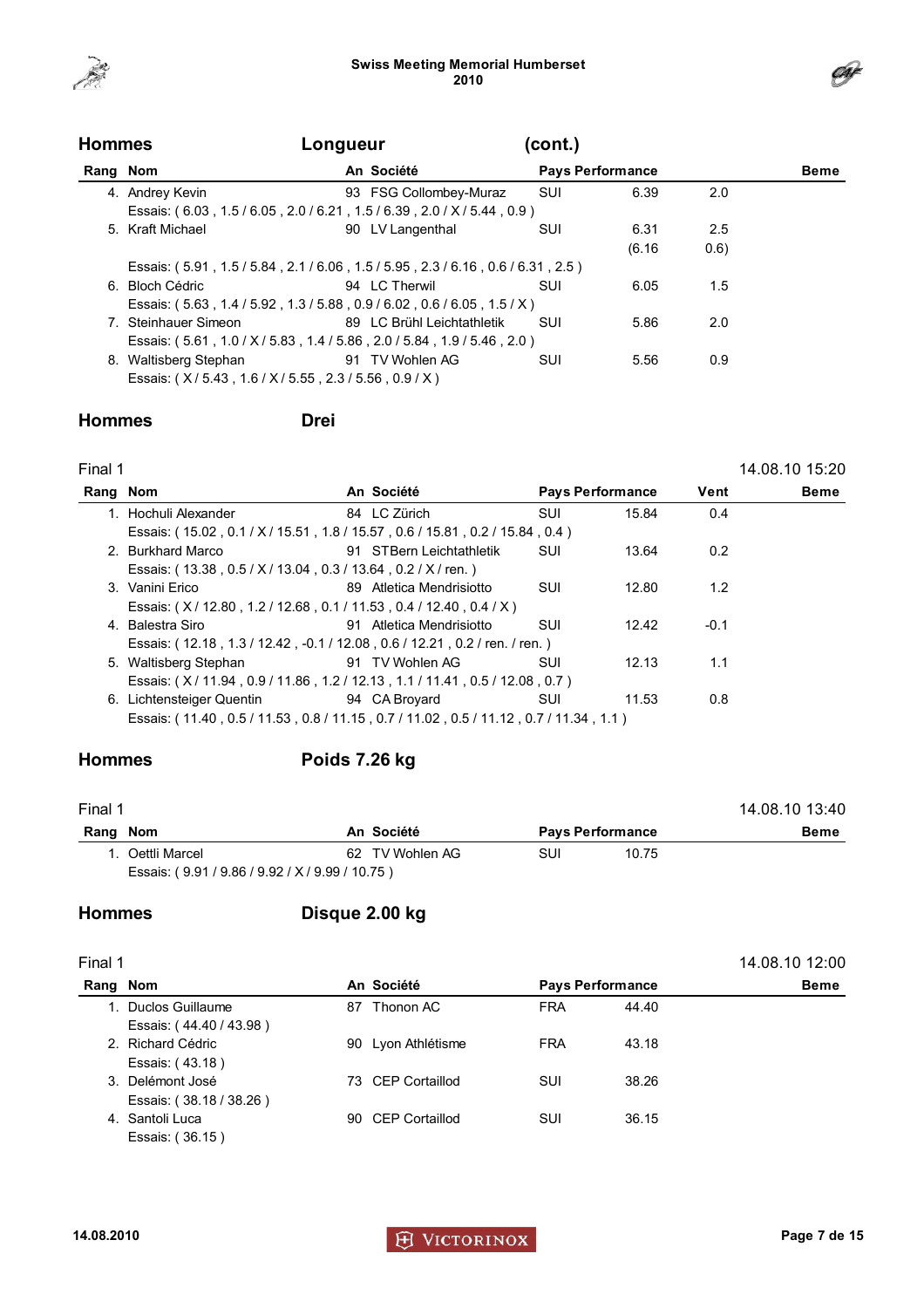



| <b>Hommes</b> |                                     | Disque 2.00 kg  | (cont.) |                         |             |  |
|---------------|-------------------------------------|-----------------|---------|-------------------------|-------------|--|
| Rang Nom      |                                     | An Société      |         | <b>Pays Performance</b> | <b>Beme</b> |  |
|               | 5. Oettli Marcel<br>Essais: (30.20) | 62 TV Wohlen AG | SUI     | 30.20                   |             |  |
| <b>Hommes</b> |                                     | Javelot 800 gr  |         |                         |             |  |

| Final 1     |                                     |                       |                         |       |             |  |  |
|-------------|-------------------------------------|-----------------------|-------------------------|-------|-------------|--|--|
| Nom<br>Rang |                                     | An Société            | <b>Pays Performance</b> |       | <b>Beme</b> |  |  |
|             | Loosli Christian<br>Essais: (56.56) | 92 TV Herzogenbuchsee | SUI                     | 56.56 |             |  |  |
|             | 2. Kraft Michael<br>Essais: (36.62) | 90 LV Langenthal      | SUI                     | 36.62 |             |  |  |

### U20 M 110 m Haies 99.1

| Serie 1             | Vent: 0.3                  |                         |       |             |  |  |  |
|---------------------|----------------------------|-------------------------|-------|-------------|--|--|--|
| Rang Nom            | An Société                 | <b>Pays Performance</b> |       | <b>Beme</b> |  |  |  |
| 1. Puemi Jonathan   | 91 CEP Cortaillod          | SUI                     | 15.13 |             |  |  |  |
| 2. Loosli Christian | 92 TV Herzogenbuchsee      | SUI                     | 15.50 |             |  |  |  |
| 3. Pfändler Patrick | 91 LC Brühl Leichtathletik | SUI                     | 16.17 |             |  |  |  |

Femmes 100 m

Q =Vainqueur de série Q\* =Vainqueur de série Tiré au sort q =Meilleure performance q\* =Meilleure performance Tiré au sort vQ =renonce

| Vorlauf 1 |                              |    | Vent: 0.9        |            |                         | 14.08.10 13:15 |  |
|-----------|------------------------------|----|------------------|------------|-------------------------|----------------|--|
| Rang Nom  |                              |    | An Société       |            | <b>Pays Performance</b> | <b>Beme</b>    |  |
|           | 1. Fukushima Chisato         |    | 88 JAAF          | <b>JPN</b> | 11.50 $q$               |                |  |
|           | Möllinger Anne               |    | 85 Deutschland   |            | 11.50 $q$               |                |  |
|           | 3. Takahashi Momoko          |    | 88 JAAF          | <b>JPN</b> | 11.69 a                 |                |  |
|           | 4. Cueni Michelle            |    | 83 LC Zürich     | SUI        | 11.83 g                 |                |  |
|           | 5. Weyermann Fabienne        |    | 85 LV Langenthal | SUI        | 11.85 g                 |                |  |
|           | 6. Tawoncharoen Laphassaporn | 00 | Thai Team        | <b>THA</b> | 11.87 g                 |                |  |
|           | 7. Röser Doris               |    | 83 TS Lauterach  | <b>AUT</b> | 11.92 $q$               |                |  |
|           | 8. Jaksuninkorn Phatsorn     | 00 | Thai Team        | <b>THA</b> | 11.98 g                 |                |  |
| Vorlauf 2 |                              |    | Vent: 1.4        |            |                         | 14.08.10 13:15 |  |

| Rang Nom |                       |    | An Société                    | <b>Pays Performance</b> |                    | <b>Beme</b> |
|----------|-----------------------|----|-------------------------------|-------------------------|--------------------|-------------|
|          | 1. Klomdee Neeranuch  | 00 | Thai Team                     | <b>THA</b>              | 11.78 g            |             |
|          | 2. Wannakit Tassaporn | 00 | Thai Team                     | <b>THA</b>              | 12.07 g            |             |
|          | 3. Sanrat Nongnuch    | 00 | Thai Team                     | <b>THA</b>              | 12.09 <sub>q</sub> |             |
|          | 4. Morza Barbara      | 82 | <b>GAB Bellinzona</b>         | SUI                     | $12.11 \text{ g}$  |             |
|          | 5. Delugas Valeria    |    | 83 U.S. Milanese              | <b>ITA</b>              | 12.15 $q$          |             |
|          | 6. Lavanchy Marisa    |    | 90 COVA Nyon                  | SUI                     | 12.18 <sub>q</sub> |             |
|          | 7. Lister Karen       | 82 | Stade Genève                  | SUI                     | 12.46 g            |             |
|          | 8. Dupasquier Aurélie | 92 | Lausanne-Sports<br>Athlétisme | SUI                     | 12.67              |             |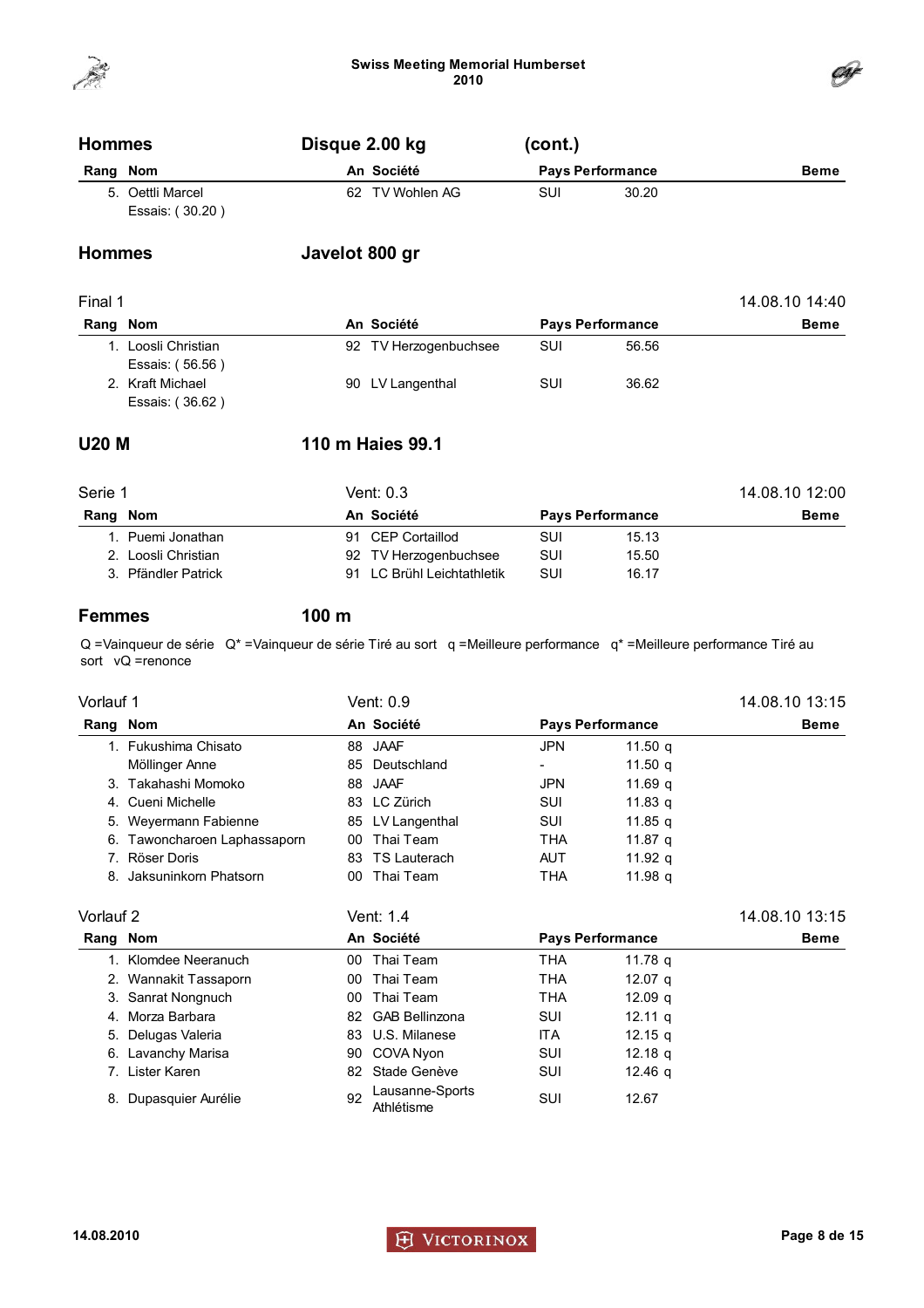



| Vorlauf 3 |                           |    | Vent: 0.5                         |            |                         | 14.08.10 13:15 |
|-----------|---------------------------|----|-----------------------------------|------------|-------------------------|----------------|
| Rang Nom  |                           |    | An Société                        |            | <b>Pays Performance</b> | <b>Beme</b>    |
|           | 1. Klingler Angela        | 86 | LG Küsnacht-Erlenbach             | <b>SUI</b> | 12.80                   |                |
|           | 2. Beugger Julia          | 93 | LG Oberbaselbiet / BTV<br>Sissach | SUI        | 12.88                   |                |
|           | 3. Riva Lilia             |    | 94 Atletica Mendrisiotto          | SUI        | 12.98                   |                |
|           | 4. Cattaneo Mara          |    | 93 Atletica Mendrisiotto          | SUI        | 13.15                   |                |
|           | 5. Affessi Fatim          | 93 | CA Genève                         | SUI        | 13.21                   |                |
|           | 6. Délèze Tania           | 90 | CA Sion                           | SUI        | 13.33                   |                |
|           | <b>Bettex Céline</b>      | 91 | <b>US Yverdon</b>                 | SUI        | disq.                   |                |
|           | Jost Anja                 | 81 | STBern Leichtathletik             | SUI        | disq.                   |                |
| Vorlauf 4 |                           |    | Vent: 1.7                         |            |                         | 14.08.10 13:15 |
| Rang Nom  |                           |    | An Société                        |            | <b>Pays Performance</b> | Beme           |
|           | 1. Jakob Elodie           |    | 93 US Yverdon                     | SUI        | 12.52 $q$               |                |
|           | 2. Rieger Mirjam          | 81 | <b>STBern Leichtathletik</b>      | <b>SUI</b> | 12.86                   |                |
|           | 3. Räber Fiona            |    | 92 LC Vaduz                       | <b>SUI</b> | 13.22                   |                |
|           | 4. Müller Marina          |    | 93 LG Küsnacht-Erlenbach          | SUI        | 13.33                   |                |
|           | 5. Troy Svenja            | 95 | LC Brühl Leichtathletik           | <b>SUI</b> | 13.49                   |                |
|           | 6. Provoost Jennifer      | 91 | <b>TV Muttenz</b>                 | <b>SUI</b> | 13.67                   |                |
|           | 7. Amirthalingam Ajantha  | 94 | <b>CA Belfaux</b>                 | <b>SUI</b> | 13.75                   |                |
|           | 8. Mettraux Marine        |    | 94 CA Belfaux                     | <b>SUI</b> | 13.85                   |                |
|           |                           |    |                                   |            |                         |                |
| Vorlauf 5 |                           |    | Vent: 2.1                         |            |                         | 14.08.10 13:15 |
| Rang Nom  |                           |    | An Société                        |            | <b>Pays Performance</b> | Beme           |
|           | 1. Zumbrunn Olivia        |    | 81 STBern Leichtathletik          | <b>SUI</b> | 12.62                   |                |
|           | 2. Bachem Ramona          |    | 91 TV Länggasse                   | SUI        | 13.29                   |                |
|           | 3. Zainal Chloé           |    | 93 CA Belfaux                     | <b>SUI</b> | 13.88                   |                |
|           | 4. Guillain Marine        | 87 | Stade Genève                      | SUI        | 14.24                   |                |
| Final A   |                           |    | Vent: 1.3                         |            |                         | 14.08.10 14:50 |
| Rang Nom  |                           |    | An Société                        |            | <b>Pays Performance</b> | <b>Beme</b>    |
|           | 1. Fukushima Chisato      |    | 88 JAAF                           | JPN        | 11.32                   |                |
|           | 2. Möllinger Anne         |    | 85 Deutschland                    |            | 11.44                   |                |
|           | 3. Takahashi Momoko       |    | 88 JAAF                           | JPN        | 11.64                   |                |
|           | 4. Klomdee Neeranuch      |    | 00 Thai Team                      | <b>THA</b> | 11.76                   |                |
|           | 5. Cueni Michelle         |    | 83 LC Zürich                      | SUI        | 11.80                   |                |
|           | 6. Weyermann Fabienne     |    | 85 LV Langenthal                  | SUI        | 11.87                   |                |
|           | 7. Röser Doris            |    | 83 TS Lauterach                   | <b>AUT</b> | 11.90                   |                |
|           | Tawoncharoen Laphassaporn |    | 00 Thai Team                      | <b>THA</b> | p.p.                    |                |
|           |                           |    |                                   |            |                         |                |
| Final B   |                           |    | Vent: 0.8                         |            |                         | 14.08.10 14:50 |
| Rang Nom  |                           |    | An Société                        |            | <b>Pays Performance</b> | Beme           |
|           | 1. Jaksuninkorn Phatsorn  |    | 00 Thai Team                      | <b>THA</b> | 11.82                   |                |
|           | 2. Morza Barbara          |    | 82 GAB Bellinzona                 | SUI        | 12.08                   |                |
|           | 3. Sanrat Nongnuch        |    | 00 Thai Team                      | <b>THA</b> | 12.12                   |                |
|           | 4. Lavanchy Marisa        | 90 | COVA Nyon                         | SUI        | 12.12                   |                |
|           | 5. Lister Karen           |    | 82 Stade Genève                   | SUI        | 12.54                   |                |
|           | 6. Dupasquier Aurélie     | 92 | Lausanne-Sports<br>Athlétisme     | SUI        | 12.69                   |                |
|           | Delugas Valeria           | 83 | U.S. Milanese                     | <b>ITA</b> | p.p.                    |                |
|           | Wannakit Tassaporn        |    | 00 Thai Team                      | <b>THA</b> | p.p.                    |                |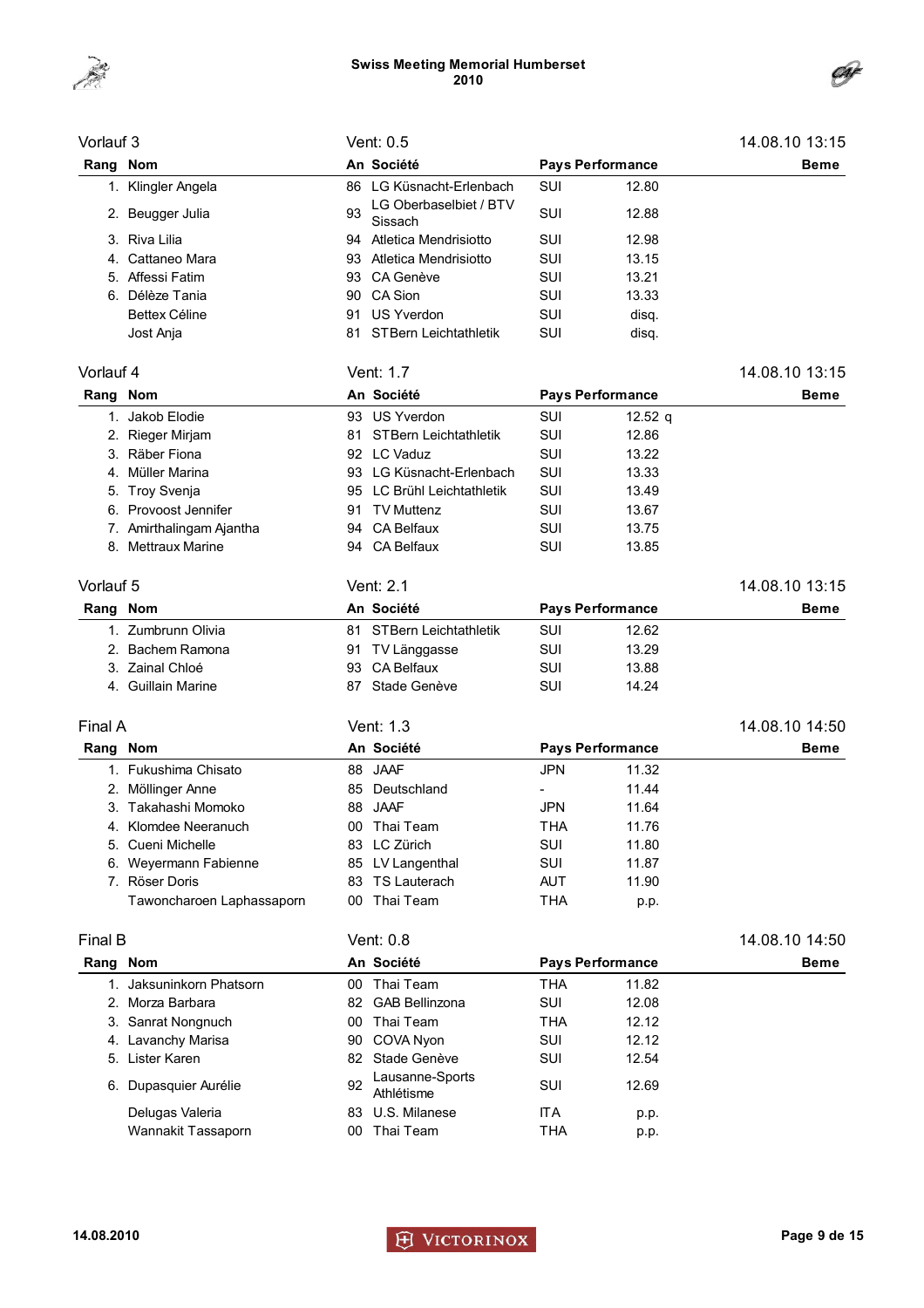

#### Femmes 200 m

| Serie 1  |                       |    | Vent: 0.9                     |            |                         | 14.08.10 16:25 |
|----------|-----------------------|----|-------------------------------|------------|-------------------------|----------------|
| Rang Nom |                       |    | An Société                    |            | <b>Pays Performance</b> | <b>Beme</b>    |
|          | 1. Möllinger Anne     | 85 | Deutschland                   |            | 23.55                   |                |
|          | 2. Takahashi Momoko   | 88 | <b>JAAF</b>                   | <b>JPN</b> | 23.87                   |                |
|          | 3. Balliger Delphine  | 89 | Stade Lausanne<br>Athlétisme  | SUI        | 25.16                   |                |
|          | Jaksuninkorn Phatsorn | 00 | Thai Team                     | <b>THA</b> | p.p.                    |                |
|          | Klomdee Neeranuch     | 00 | Thai Team                     | <b>THA</b> | p.p.                    |                |
|          | Wannakit Tassaporn    | 00 | Thai Team                     | <b>THA</b> | p.p.                    |                |
| Serie 2  |                       |    | Vent: 0.3                     |            |                         | 14.08.10 16:25 |
| Rang     | <b>Nom</b>            |    | An Société                    |            | <b>Pays Performance</b> | <b>Beme</b>    |
|          | 1. Lister Karen       | 82 | Stade Genève                  | <b>SUI</b> | 25.09                   |                |
|          | 2. Jakob Elodie       | 93 | <b>US Yverdon</b>             | SUI        | 25.53                   |                |
|          | 3. Dupasquier Aurélie | 92 | Lausanne-Sports<br>Athlétisme | SUI        | 25.79                   |                |
| 4.       | <b>Bettex Céline</b>  | 91 | <b>US Yverdon</b>             | SUI        | 26.35                   |                |
| 5.       | Cattaneo Mara         | 93 | Atletica Mendrisiotto         | <b>SUI</b> | 26.48                   |                |
|          | Délèze Tania          | 90 | CA Sion                       | SUI        | p.p.                    |                |
| Serie 3  |                       |    | Vent: 0.0                     |            |                         | 14.08.10 16:25 |
| Rang Nom |                       |    | An Société                    |            | <b>Pays Performance</b> | <b>Beme</b>    |
|          | 1. Riva Lilia         |    | 94 Atletica Mendrisiotto      | SUI        | 26.88                   |                |

| 2. Affessi Fatim | 93 CA Genève               | SUI | 27.58 |
|------------------|----------------------------|-----|-------|
| 3. Müller Marina | 93 LG Küsnacht-Erlenbach   | SUI | 27.73 |
| 4. Bonvin Sabine | 94 CA Sion                 | SUI | 28.62 |
| Reinle Livia     | 96 RTZ Berner Oberland     | SUI | p.p.  |
| Troy Svenja      | 95 LC Brühl Leichtathletik | SUI | p.p.  |
|                  |                            |     |       |

#### Femmes 400 m

### Serie 1 14.08.10 17:10 Rang Nom **An Société** Pays Performance Beme 1. Tanaka Chisato 88 JAAF JPN 55.12 2. Balliger Delphine 89 Stade Lausanne Athlétisme SUI 55.95 3. Agistinucci Alexandra 86 Mulhouse FRA 57.26 4. Wydler Daniela **89 TV Muttenz** SUI 59.26 5. Bürgisser Sybille **192 TSV Düdingen** SUI 59.60 6. Hayoz Annabelle **85 TSV Düdingen** SUI 63.19

#### Serie 2 14.08.10 17:10

| Rang Nom |                       | An Société           | <b>Pays Performance</b> |       | <b>Beme</b> |
|----------|-----------------------|----------------------|-------------------------|-------|-------------|
|          | 1. Müller Corinne     | 83 LC Basel          | SUI                     | 60.42 |             |
|          | 2. Zimmermann Vanessa | 90 STV Küssnacht     | SUI                     | 60.43 |             |
|          | 3. Peter Karin        | 88 KTV Neuenkirch LR | SUI                     | 61.62 |             |
|          | 4. Bertschy Amélie    | 95 TSV Düdingen      | SUI                     | 62.78 |             |
|          | 5. Arnold Olivia      | 95 LC Luzern         | SUI                     | 64.01 |             |
|          | 6. Curchod Emanuelle  | 94 US Yverdon        | SUI                     | 65.24 |             |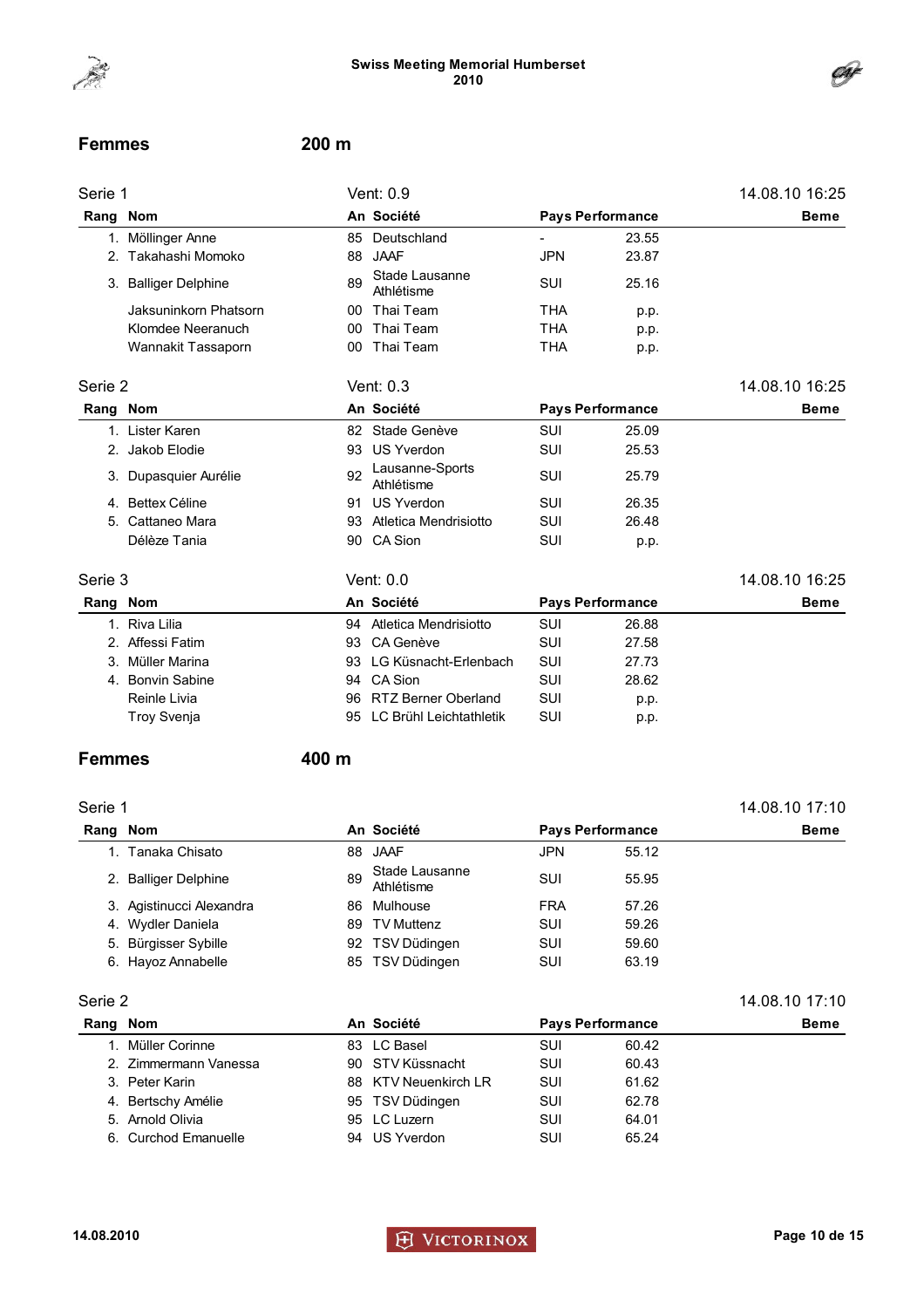



|          | Serie 3            |    |                            |            |                         |             |  |  |
|----------|--------------------|----|----------------------------|------------|-------------------------|-------------|--|--|
| Rang Nom |                    |    | An Société                 |            | <b>Pays Performance</b> | <b>Beme</b> |  |  |
|          | 1. Franck Marigna  |    | 92 KTV Bütschwil           | <b>SUI</b> | 61.60                   |             |  |  |
|          | 2. De Pietro Julia |    | 85 Stade Genève            | SUI        | 62.23                   |             |  |  |
|          | 3. Teller Ramona   |    | 94 LC Luzern               | <b>SUI</b> | 63.07                   |             |  |  |
|          | 4. Frei Irina      | 91 | TV Muttenz                 | <b>SUI</b> | 65.92                   |             |  |  |
|          | 5. Reinle Livia    |    | 96 RTZ Berner Oberland     | SUI        | 66.60                   |             |  |  |
|          | 6. Troy Fabiana    |    | 93 LC Brühl Leichtathletik | SUI        | 68.16                   |             |  |  |

### Femmes 800 m

| Serie 1 |                          |     |                               |                         |         | 14.08.10 14:00 |
|---------|--------------------------|-----|-------------------------------|-------------------------|---------|----------------|
| Rang    | <b>Nom</b>               |     | An Société                    | <b>Pays Performance</b> |         | <b>Beme</b>    |
|         | Lehmann Valérie          | 80. | TV Bösingen                   | SUI                     | 2:07.08 |                |
|         | 2. Agistinucci Alexandra | 86. | Mulhouse                      | <b>FRA</b>              | 2:13.09 |                |
|         | 3. Langel Tiffany        | 91  | <b>CEP Cortaillod</b>         | SUI                     | 2:17.05 |                |
|         | 4. Peguiron Florence     |     | 89 CA Sion                    | SUI                     | 2:17.59 |                |
|         | 5. Wickli Marlis         |     | 83 KTV Bütschwil              | SUI                     | 2:18.49 |                |
|         | 6. Freiburghaus Irina    |     | 93 LAC Biel                   | SUI                     | 2:19.49 |                |
| 7.      | Kuonen Sabine            |     | 90 LFT Oberwallis             | SUI                     | 2:20.05 |                |
|         | 8. Jost Sarah            |     | 93 LC Emmenstrand             | SUI                     | 2:24.44 |                |
|         | Luscher Margaux          | 90  | Lausanne-Sports<br>Athlétisme | SUI                     | aband.  |                |
|         | Zumbrunn Olivia          | 81  | <b>STBern Leichtathletik</b>  | SUI                     | aband.  |                |
|         |                          |     |                               |                         |         |                |

### Serie 2 14.08.10 14:00

| Rang Nom |                      |    | An Société                 | <b>Pays Performance</b> |         | <b>Beme</b> |
|----------|----------------------|----|----------------------------|-------------------------|---------|-------------|
|          | Rieger Mirjam        | 81 | STBern Leichtathletik      | SUI                     | 2:21.31 |             |
|          | 2. Bischof Melina    |    | 94 LC Brühl Leichtathletik | SUI                     | 2:21.69 |             |
|          | 3. Jost Anja         | 81 | STBern Leichtathletik      | SUI                     | 2:25.28 |             |
|          | 4. Boschung Jeannine |    | 87 TSV Düdingen            | SUI                     | 2:26.15 |             |
|          | 5. Barben Marcella   |    | 93 BEO Runners             | SUI                     | 2:26.78 |             |
|          | 6. Gutcknecht Anais  | 91 | CA Broyard                 | SUI                     | 2:28.48 |             |
|          | 7. Krattinger Olivia |    | 94 TSV Düdingen            | SUI                     | 2:29.45 |             |
|          | 8. Monge Loane       |    | 95 US Yverdon              | SUI                     | 2:37.30 |             |

### Femmes 1500 m

#### Serie 1 14.08.10 15:45

| Rang Nom |                         |    | An Société               |            | <b>Pays Performance</b> | <b>Beme</b> |
|----------|-------------------------|----|--------------------------|------------|-------------------------|-------------|
|          | 1. Auf der Maur Priska  |    | 92 LA TV Erstfeld        | <b>SUI</b> | 4:29.90                 |             |
|          | 2. Schlumpf Fabienne    | 90 | TG Hütten                | SUI        | 4:31.38                 |             |
|          | 3. Wyttenbach Regula    |    | 91 STBern Leichtathletik | <b>SUI</b> | 4:36.11                 |             |
|          | 4. Kocher Barbara       |    | 94 LAC Biel              | <b>SUI</b> | 4:57.86                 |             |
|          | 5. Boschung Joëlle-Anja | 91 | TSV Düdingen             | <b>SUI</b> | 4:58.11                 |             |
|          | 6. Kämpfen Georgette    | 91 | LFT Oberwallis           | <b>SUI</b> | 5:12.13                 |             |
|          | Müller Corinne          |    | 83 LC Basel              | SUI        | aband.                  |             |

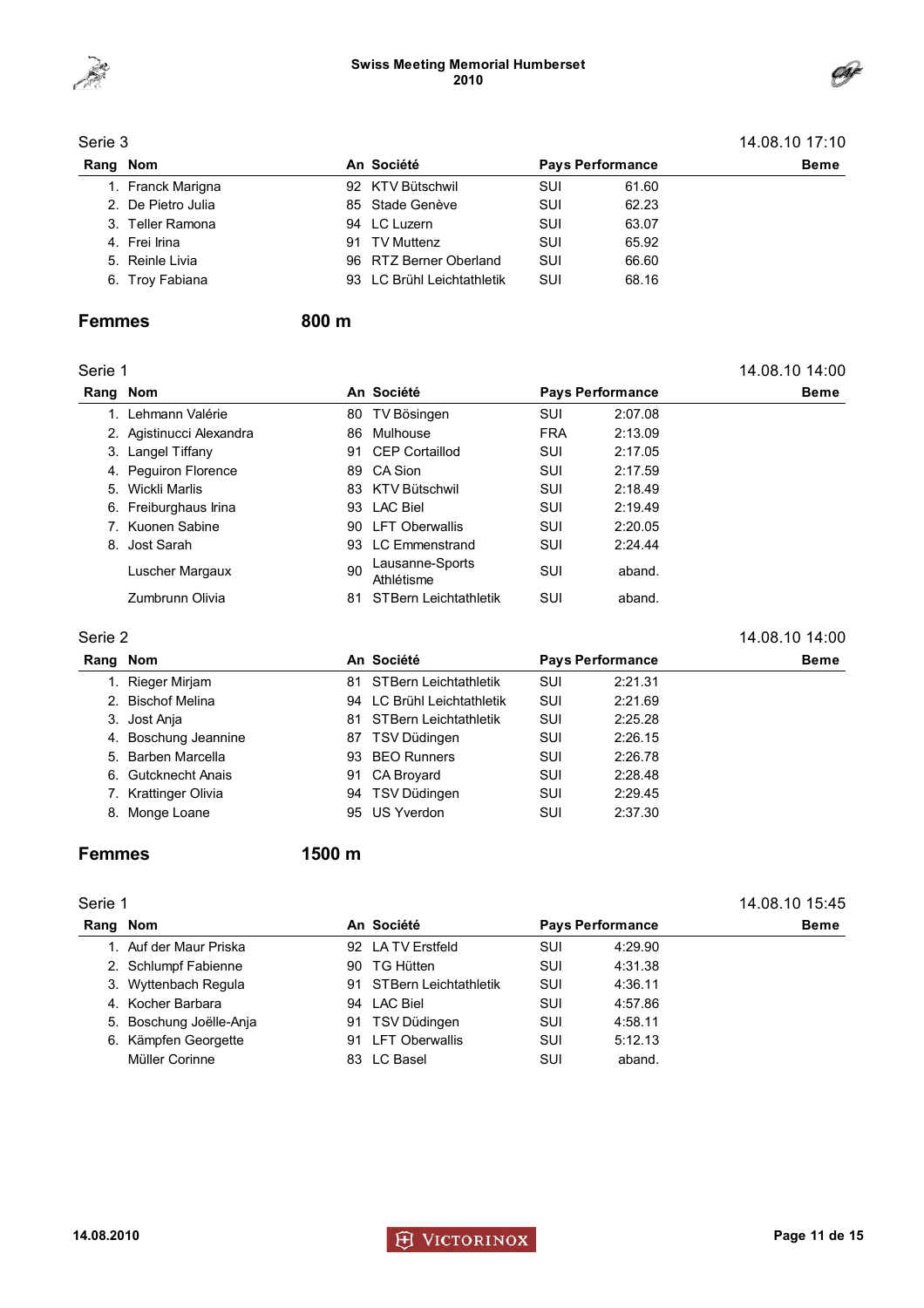



### Femmes 100 m Haies 84.0

Q =Vainqueur de série Q\* =Vainqueur de série Tiré au sort q =Meilleure performance q\* =Meilleure performance Tiré au sort vQ =renonce

| Vorlauf 1 |                            |    | Vent: 0.7                |            |                         | 14.08.10 12:20 |
|-----------|----------------------------|----|--------------------------|------------|-------------------------|----------------|
| Rang Nom  |                            |    | An Société               |            | <b>Pays Performance</b> | <b>Beme</b>    |
|           | 1. Reuse Clélia            |    | 88 CABV Martigny         | <b>SUI</b> | 13.46 q                 |                |
|           | 2. Züblin Linda            |    | 86 LAR Bischofszell      | <b>SUI</b> | $13.61$ q               |                |
|           | 3. Sprunger Ellen          |    | 86 COVA Nyon             | <b>SUI</b> | 14.10 <sub>a</sub>      |                |
|           | 4. Zeltner Michelle        |    | 91 GG Bern               | SUI        | 14.60 $q$               |                |
|           | 5. Sprunger Léa            |    | 90 COVA Nyon             | SUI        | 14.87 q                 |                |
|           | 6. Straubhaar Franziska    |    | 81 STBern Leichtathletik | <b>SUI</b> | 14.93 a                 |                |
| Vorlauf 2 |                            |    | Vent: 2.1                |            |                         | 14.08.10 12:20 |
| Rang Nom  |                            |    | An Société               |            | <b>Pays Performance</b> | <b>Beme</b>    |
|           | 1. Keller Ursula           |    | 85 LAR TV Windisch       | SUI        | 14.72 $q$               |                |
|           | 2. Gilgen Andrea           |    | 90 STBern Leichtathletik | SUI        | 14.95 q                 |                |
|           | 3. Baumgartner Ramona      |    | 92 STV Kriessern         | <b>SUI</b> | 15.25                   |                |
|           | 4. Grossenbacher Annemarie |    | 85 STBern Leichtathletik | SUI        | 15.48                   |                |
|           | 5. Räber Fiona             |    | 92 LC Vaduz              | <b>SUI</b> | 16.21                   |                |
|           | 6. Monnet Cendrine         |    | 91 CA Sion               | <b>SUI</b> | 16.74                   |                |
|           | 7. Schmidlin Céline        |    | 92 TV Herzogenbuchsee    | SUI        | 17.39                   |                |
| Final A   |                            |    | Vent: 1.1                |            |                         | 14.08.10 14:15 |
| Rang      | <b>Nom</b>                 |    | An Société               |            | <b>Pays Performance</b> | <b>Beme</b>    |
|           | 1. Reuse Clélia            |    | 88 CABV Martigny         | SUI        | 13.47                   |                |
|           | 2. Züblin Linda            |    | 86 LAR Bischofszell      | SUI        | 13.62                   |                |
|           | 3. Zeltner Michelle        | 91 | <b>GG Bern</b>           | SUI        | 14.48                   |                |
|           | 4. Keller Ursula           |    | 85 LAR TV Windisch       | SUI        | 14.73                   |                |
|           | 5. Baumgartner Ramona      |    | 92 STV Kriessern         | SUI        | 15.02                   |                |
|           | 6. Gilgen Andrea           |    | 90 STBern Leichtathletik | SUI        | 15.19                   |                |
|           | Grossenbacher Annemarie    |    | 85 STBern Leichtathletik | SUI        | aband.                  |                |
| Femmes    |                            |    | 400 m Hürden 76.2        |            |                         |                |
| Serie 1   |                            |    |                          |            |                         | 14.08.10 15:10 |
| Rang Nom  |                            |    | An Société               |            | <b>Pays Performance</b> | <b>Beme</b>    |
|           | 1. Altermatt Sabrina       |    | 85 LC Zürich             | SUI        | 59.44                   |                |
|           |                            |    |                          |            |                         |                |

2. Klingler Angela 86 LG Küsnacht-Erlenbach SUI 60.28 3. Oberson Chloé 88 Lausanne-Sports Athlétisme SUI 65.99 4. Gonin Charline 91 Stade Lausanne Athlétisme SUI 66.32

### Femmes Hauteur

| Final 1  |                                                                 |  |                          | 14.08.10 13:15 |                         |             |
|----------|-----------------------------------------------------------------|--|--------------------------|----------------|-------------------------|-------------|
| Rang Nom |                                                                 |  | An Société               |                | <b>Pays Performance</b> | <b>Beme</b> |
|          | 1. Sprunger Léa                                                 |  | 90 COVA Nyon             | <b>SUI</b>     | 1.68                    |             |
|          | Essais: (1.60, O / 1.65, O / 1.68, O / 1.71, XXX)               |  |                          |                |                         |             |
|          | 2. Zeltner Michelle                                             |  | 91 GG Bern               | SUI            | 1.65                    |             |
|          | Essais: (1.55, 0/1.60, 0/1.65, XO/1.68, XXX)                    |  |                          |                |                         |             |
|          | 3. Straubhaar Franziska                                         |  | 81 STBern Leichtathletik | SUI            | 1.65                    |             |
|          | Essais: (1.50, O / 1.55, XXO / 1.60, XO / 1.65, XO / 1.68, XXX) |  |                          |                |                         |             |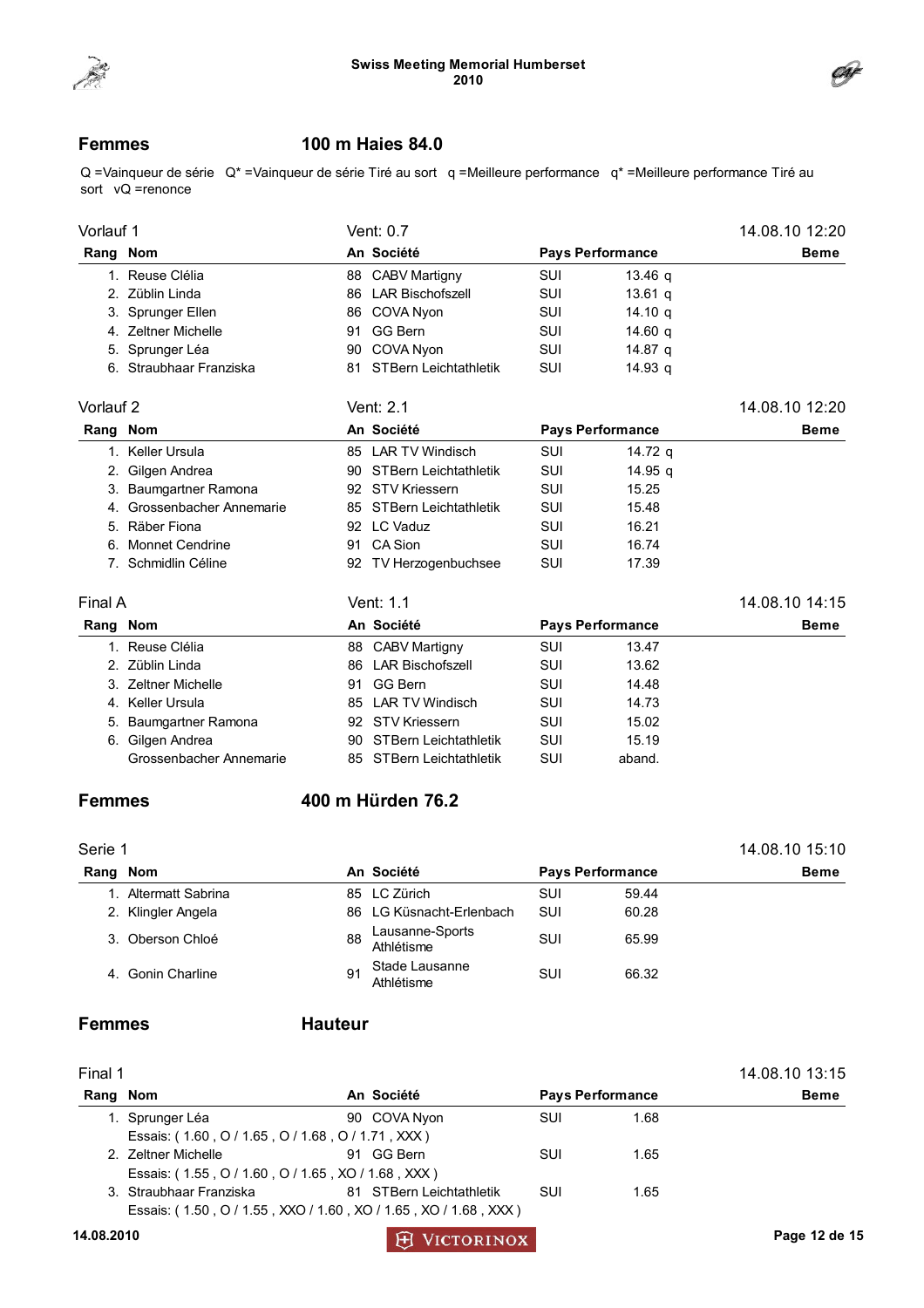

| <b>Femmes</b> |                                                        | <b>Hauteur</b> |                          | (cont.)    |                         |             |  |
|---------------|--------------------------------------------------------|----------------|--------------------------|------------|-------------------------|-------------|--|
| Rang Nom      |                                                        |                | An Société               |            | <b>Pays Performance</b> | <b>Beme</b> |  |
|               | 4. Sprunger Ellen                                      |                | 86 COVA Nyon             | <b>SUI</b> | 1.60                    |             |  |
|               | Essais: (1.50, O / 1.55, O / 1.60, XO / 1.65, XXX)     |                |                          |            |                         |             |  |
|               | 5. Fernandez Cloé                                      |                | 93 CA Sion               | <b>SUI</b> | 1.50                    |             |  |
|               | Essais: (1.45, O / 1.50, O / 1.55, XXX)                |                |                          |            |                         |             |  |
|               | 6. Gilgen Andrea                                       |                | 90 STBern Leichtathletik | SUI        | 1.50                    |             |  |
|               | Essais: (1.40, XO / 1.45, O / 1.50, XO / 1.55, XXX)    |                |                          |            |                         |             |  |
|               | 7. Keller Ursula                                       |                | 85 LAR TV Windisch       | SUI        | 1.50                    |             |  |
|               | Essais: (1.40, O / 1.45, O / 1.50, XXO / 1.55, XXX)    |                |                          |            |                         |             |  |
|               | 8. Schmied Sarina                                      |                | 94 GG Bern               | SUI        | 1.50                    |             |  |
|               | Essais: (1.40, XO / 1.45, XXO / 1.50, XXO / 1.55, XXX) |                |                          |            |                         |             |  |
|               | 9. Vomsattel Deborah                                   |                | 96 LV Visp               | SUI        | 1.45                    |             |  |
|               | Essais: (1.40, O / 1.45, O / 1.50, XXX)                |                |                          |            |                         |             |  |
|               | 10. Grossenbacher Annemarie                            |                | 85 STBern Leichtathletik | SUI        | 1.45                    |             |  |
|               | Essais: (1.40, O / 1.45, XXO / 1.50, XXX)              |                |                          |            |                         |             |  |
|               | Reuse Clélia                                           | 88             | CABV Martigny            | SUI        | p.p.                    |             |  |
|               | Essais: (p.p.)                                         |                |                          |            |                         |             |  |

### Femmes Perche

| Final 1  |                                                              |                       |                         |      | 14.08.10 14:30 |
|----------|--------------------------------------------------------------|-----------------------|-------------------------|------|----------------|
| Rang Nom |                                                              | An Société            | <b>Pays Performance</b> |      | <b>Beme</b>    |
|          | 1. Ost Alice                                                 | 87 EA Grenoble        | <b>FRA</b>              | 4.00 |                |
|          | Essais: (3.70, O / 3.90, O / 4.00, XXO / 4.15, XXX)          |                       |                         |      |                |
|          | 2. Paccolat Florence                                         | 87 CABV Martigny      | SUI                     | 3.20 |                |
|          | Essais: (3.00, O / 3.10, - / 3.20, O / 3.30, XXX)            |                       |                         |      |                |
|          | 3. Schmidlin Céline                                          | 92 TV Herzogenbuchsee | SUI                     | 3.00 |                |
|          | Essais: (2.60, O / 2.80, XO / 2.90, - / 3.00, O / 3.10, XXX) |                       |                         |      |                |
|          | 4. Vaucher Marie                                             | 88 CEP Cortaillod     | SUI                     | 2.80 |                |
|          | Essais: (2.60, XO / 2.80, XO / 2.90, XXX)                    |                       |                         |      |                |

### Femmes Longueur

| Final 1  |                                                                         |    |                                   |                         |      |               | 14.08.10 15:00 |
|----------|-------------------------------------------------------------------------|----|-----------------------------------|-------------------------|------|---------------|----------------|
| Rang Nom |                                                                         |    | An Société                        | <b>Pays Performance</b> |      | Vent          | Beme           |
|          | 1. Reuse Clélia                                                         |    | 88 CABV Martigny                  | SUI                     | 6.21 | $1.5^{\circ}$ |                |
|          | Essais: (X/6.12, 0.9/5.94, 1.6/X/X/6.21, 1.5)                           |    |                                   |                         |      |               |                |
|          | 2. Kutscherauer Gabi                                                    |    | 85 STBern Leichtathletik          | <b>GER</b>              | 5.95 | 1.7           |                |
|          | Essais: (X/5.85, 0.5/5.95, 1.7/X/5.87, 1.5/5.73, 1.7)                   |    |                                   |                         |      |               |                |
|          | 3. Schmied Sarina                                                       |    | 94 GG Bern                        | SUI                     | 5.45 | 1.6           |                |
|          | Essais: (5.45, 1.6 / X / 5.31, 1.5 / 5.34, 0.8 / 5.41, 1.6 / 5.16, 1.4) |    |                                   |                         |      |               |                |
|          | 4. Monnet Cendrine                                                      |    | 91 CA Sion                        | <b>SUI</b>              | 5.24 | 1.1           |                |
|          | Essais: (5.09, 1.7 / 5.24, 1.1 / 5.24, 2.0 / 5.10, 1.6 / X / 5.17, 1.1) |    |                                   |                         |      |               |                |
|          | 5. Beugger Julia                                                        | 93 | LG Oberbaselbiet / BTV<br>Sissach | SUI                     | 5.18 | 1.6           |                |
|          | Essais: (5.18, 1.6/5.16, 1.7/4.99, 1.8/4.98, 1.9/5.07, 1.0/5.03, 0.8)   |    |                                   |                         |      |               |                |
|          | 6. Bachem Ramona                                                        |    | 91 TV Länggasse                   | SUI                     | 4.99 | 0.6           |                |
|          | Essais: (4.99, 0.6 / X / 4.68, 1.1 / 4.78, 1.0 / 4.78, 2.0 / X)         |    |                                   |                         |      |               |                |
|          | 7. Délèze Tania                                                         |    | 90 CA Sion                        | SUI                     | 4.85 | 1.5           |                |
|          | Essais: (X/X/4.85, 1.5/3.30, 0.8/X/ren.)                                |    |                                   |                         |      |               |                |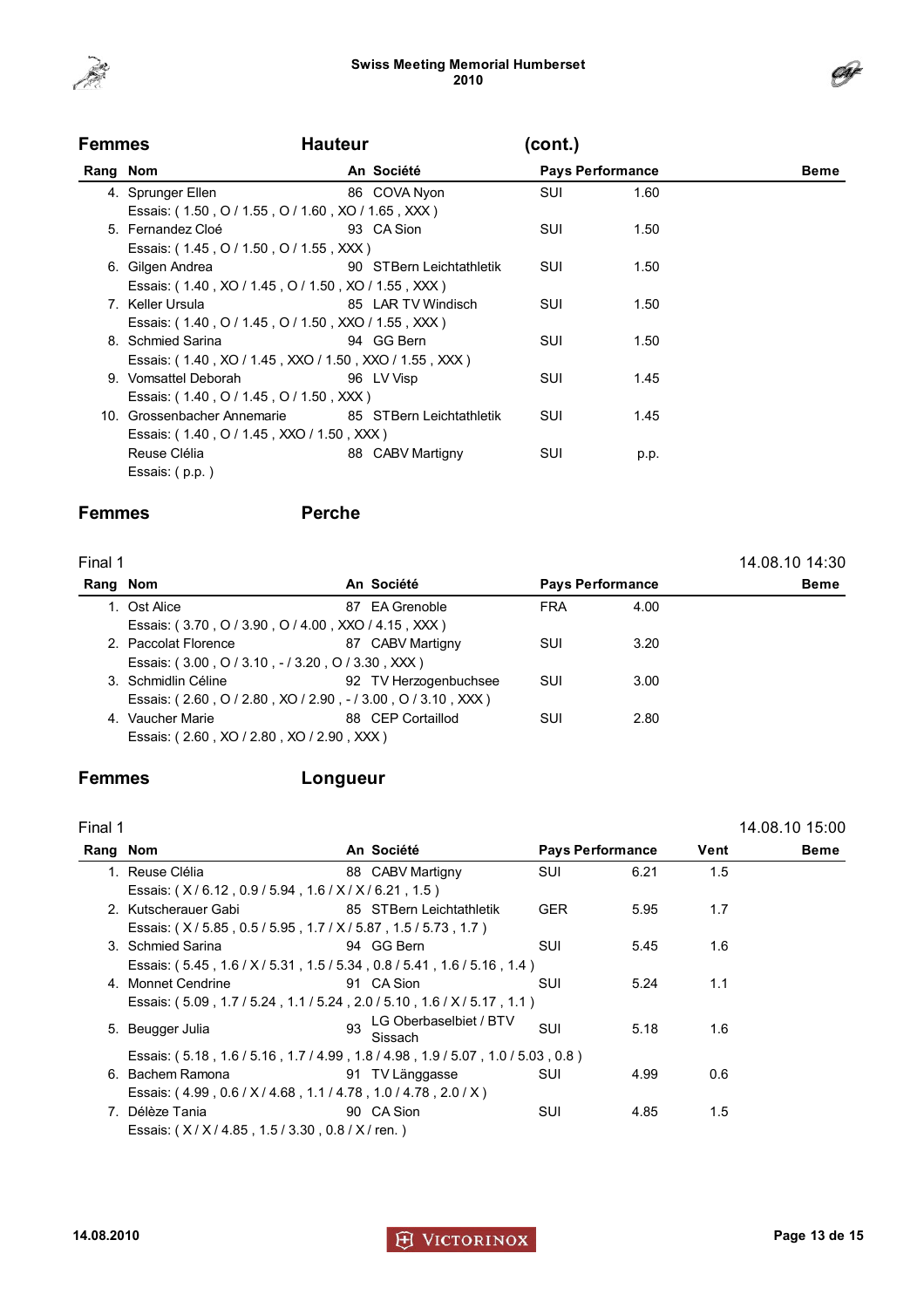



| <b>Femmes</b> |                      | Longueur                                                                | (cont.)    |                         |     |             |
|---------------|----------------------|-------------------------------------------------------------------------|------------|-------------------------|-----|-------------|
| Rang Nom      |                      | An Société                                                              |            | <b>Pays Performance</b> |     | <b>Beme</b> |
|               | 8. Piller Jana       | 95 TSV Düdingen                                                         | <b>SUI</b> | 4.64                    | 1.6 |             |
|               |                      | Essais: (4.54, 1.2/4.48, 1.3/4.64, 1.6/4.51, 1.1/4.61, 1.4/4.31, 0.9)   |            |                         |     |             |
|               | 9. Zillweger Estelle | 95 CA Vétroz                                                            | SUI        | 4.14                    | 0.6 |             |
|               |                      | Essais: (4.14, 0.6 / 3.91, 0.4 / 4.07, 1.4 / X / 4.03, 0.9 / 4.14, 1.8) |            |                         |     |             |

### Femmes Drei

| Final 1  |                                                                            |                          |                         |       |      | 14.08.10 15:20 |
|----------|----------------------------------------------------------------------------|--------------------------|-------------------------|-------|------|----------------|
| Rang Nom |                                                                            | An Société               | <b>Pays Performance</b> |       | Vent | <b>Beme</b>    |
|          | 1. Muangjan Thitima                                                        | 00 Thai Team             | <b>THA</b>              | 13.51 | 1.7  |                |
|          | Essais: (13.43, 0.8 / X / 13.51, 1.7 / 13.29, 0.6 / ren. / ren.)           |                          |                         |       |      |                |
|          | 2. Walter Jeannette                                                        | 79 LC Zürich             | SUI                     | 12.33 | 0.5  |                |
|          | Essais: (12.10, 0.3 / 12.27, -0.2 / 12.33, 0.5 / 12.27, 0.7 / X / X)       |                          |                         |       |      |                |
|          | 3. Leuenberger Alexandra 60 TV Herzogenbuchsee                             |                          | SUI                     | 12.00 | 1.5  |                |
|          | Essais: (11.70, 0.5/11.90, 0.9/12.00, 1.5/X/11.96, 0.4/X)                  |                          |                         |       |      |                |
|          | 4. Vaucher Marie                                                           | 88 CEP Cortaillod        | SUI                     | 10.56 | 0.4  |                |
|          | Essais: (10.05, 0.3/9.94, 1.2/10.16, 1.0/10.02, 0.8/10.49, 0.7/10.56, 0.4) |                          |                         |       |      |                |
|          | 5. Müller Marina                                                           | 93 LG Küsnacht-Erlenbach | – SUI                   | 10.38 | 1.3  |                |
|          | Essais: (10.32, 0.3/10.38, 1.3/X/X/X/10.18, 1.1)                           |                          |                         |       |      |                |
|          |                                                                            |                          |                         |       |      |                |

### Femmes Poids 4.00 kg

| Final 1  |                                                         |  |                            |                         |       | 14.08.10 13:40 |
|----------|---------------------------------------------------------|--|----------------------------|-------------------------|-------|----------------|
| Rang Nom |                                                         |  | An Société                 | <b>Pays Performance</b> |       | <b>Beme</b>    |
|          | 1. Fournier Catherine                                   |  | 92 CA Sion                 | <b>SUI</b>              | 11.35 |                |
|          | Essais: (11.19 / 10.29 / 10.81 / 11.35 / 11.07 / 10.54) |  |                            |                         |       |                |
|          | 2. Brunner Melanie                                      |  | 92 TV Wohlen AG            | SUI                     | 9.08  |                |
|          | Essais: (8.61/8.33/8.60/8.70/9.08/8.90)                 |  |                            |                         |       |                |
|          | 3. Chillier Christianne                                 |  | 47 swiss masters athletics | SUI                     | 5.82  |                |
|          | Essais: (5.81/5.78/5.72/5.82/5.82/5.54)                 |  |                            |                         |       |                |
|          | Sprunger Léa                                            |  | 90 COVA Nyon               | SUI                     | p.p.  |                |
|          | Essais: (p.p.)                                          |  |                            |                         |       |                |
|          |                                                         |  |                            |                         |       |                |

### Femmes Disque 1.00 kg

| Final 1                                  | 14.08.10 12:00 |                         |             |  |
|------------------------------------------|----------------|-------------------------|-------------|--|
| Nom<br>Rang                              | An Société     | <b>Pays Performance</b> | <b>Beme</b> |  |
| 1. Fournier Catherine<br>Essais: (33.02) | 92 CA Sion     | SUI                     | 33.02       |  |
| <b>Femmes</b>                            | Javelot 600 gr |                         |             |  |

| Final 1  | 14.08.10 14:40                           |                          |                         |       |             |
|----------|------------------------------------------|--------------------------|-------------------------|-------|-------------|
| Rang Nom |                                          | An Société               | <b>Pays Performance</b> |       | <b>Beme</b> |
|          | 1. Winkelmann Seraina<br>Essais: (41.09) | 82 STBern Leichtathletik | SUI                     | 41.09 |             |